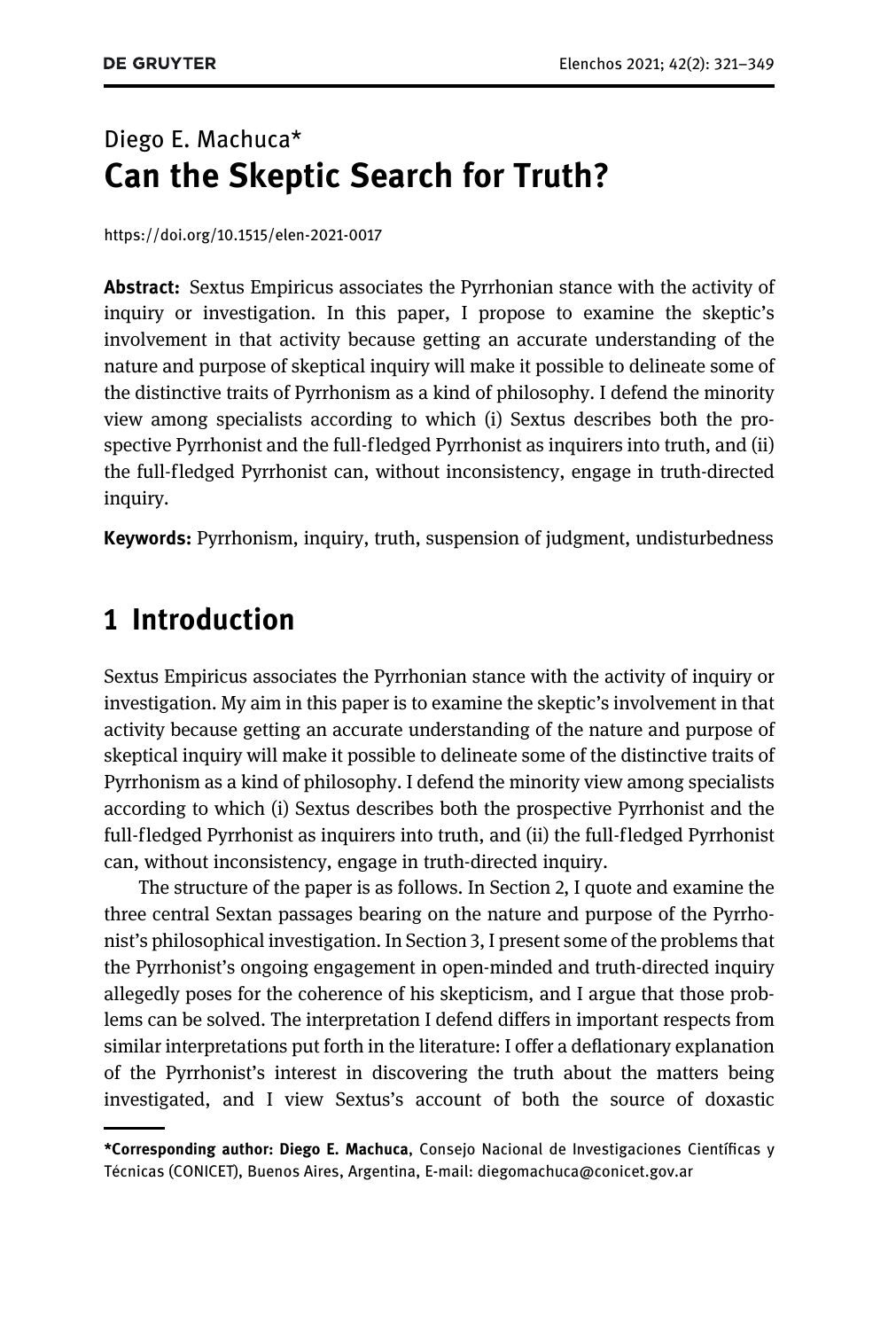disturbance and the practical goal of skepticism as being compatible with the Pyrrhonist's involvement in truth-directed inquiry. In [Section 4,](#page-25-0) I briefly examine the connection between ongoing engagement in inquiry and the maintenance of suspension of judgment, and I consider whether involvement in inquiry is a defining feature of Pyrrhonism.

## <span id="page-1-0"></span>2 The Skeptic as Inquirer

There are fifteen passages from Sextus's works that are particularly relevant to the question of the goal of Pyrrhonian inquiry. I will label them P1 to P15 for ease of discussion. In this section, I quote and analyze the three that most clearly present the skeptic's involvement in inquiry, while in [Section 3](#page-6-0) I quote and analyze the remaining passages.<sup>1</sup> In the first of the passages quoted below, Sextus distinguishes between three kinds of philosophy; in the second, he explains the appellations of Pyrrhonism; and in the third, he responds to the objection that the Pyrrhonist, because of his suspension of judgment, cannot investigate what the dogmatists talk about.

P1. For those who investigate any matter, the likely result is either a discovery, or a denial of discovery and an admission of inapprehensibility, or a continuation of the investigation (ἐπιμονὴν ζητήσεως). This is perhaps why also with regard to the matters investigated in philosophy some have said that they have discovered the truth, some have asserted that it cannot be apprehended, and others are still investigating (ἔτι ζητοῦσιν). Those called dogmatists in the proper sense of the term think that they have discovered it – for instance, the followers of Aristotle and Epicurus and the Stoics, and some others. Clitomachus and Carneades and other Academics have asserted that it concerns things that are inapprehensible. And the skeptics are [still] investigating (ζητοῦσι δὲ οἱ σκεπτικοί). (Pyrrhonian Outlines [PH] I 1-3)

**P2.** The skeptical approach, $^2$  then, is called 'investigative' because of its activity concerning investigation and inquiry; 'suspensive' because of the affection (πάθους) that comes about in the inquirer after the investigation; 'aporetic' either because, with regard to everything, it is in aporia and investigates (ἀπορεῖν καὶ ζητεῖν), as some say, or because of its being at a loss (ἀμηχανεῖν) in relation to assent or denial; and 'Pyrrhonian' because Pyrrho appears to us to have attached himself to skepticism more tangibly and more conspicuously than his predecessors. (PH I 7)

<sup>1</sup> All translations are my own, but I have consulted [Bury \(1933](#page-26-0), [1935,](#page-26-1) [1949\),](#page-26-2) [Mates \(1996\)](#page-27-0), [Blank](#page-26-3) [\(1998\)](#page-26-3), [Annas and Barnes \(2000\)](#page-26-4) and [Bett \(2005](#page-26-5), [2018\).](#page-26-6)

<sup>2</sup> When referring to skepticism, Sextus often employs the expression ή σκεπτική άγωγή or simply ἡ σκεπτική, by which he means the skeptical way of life, way of thinking, or approach.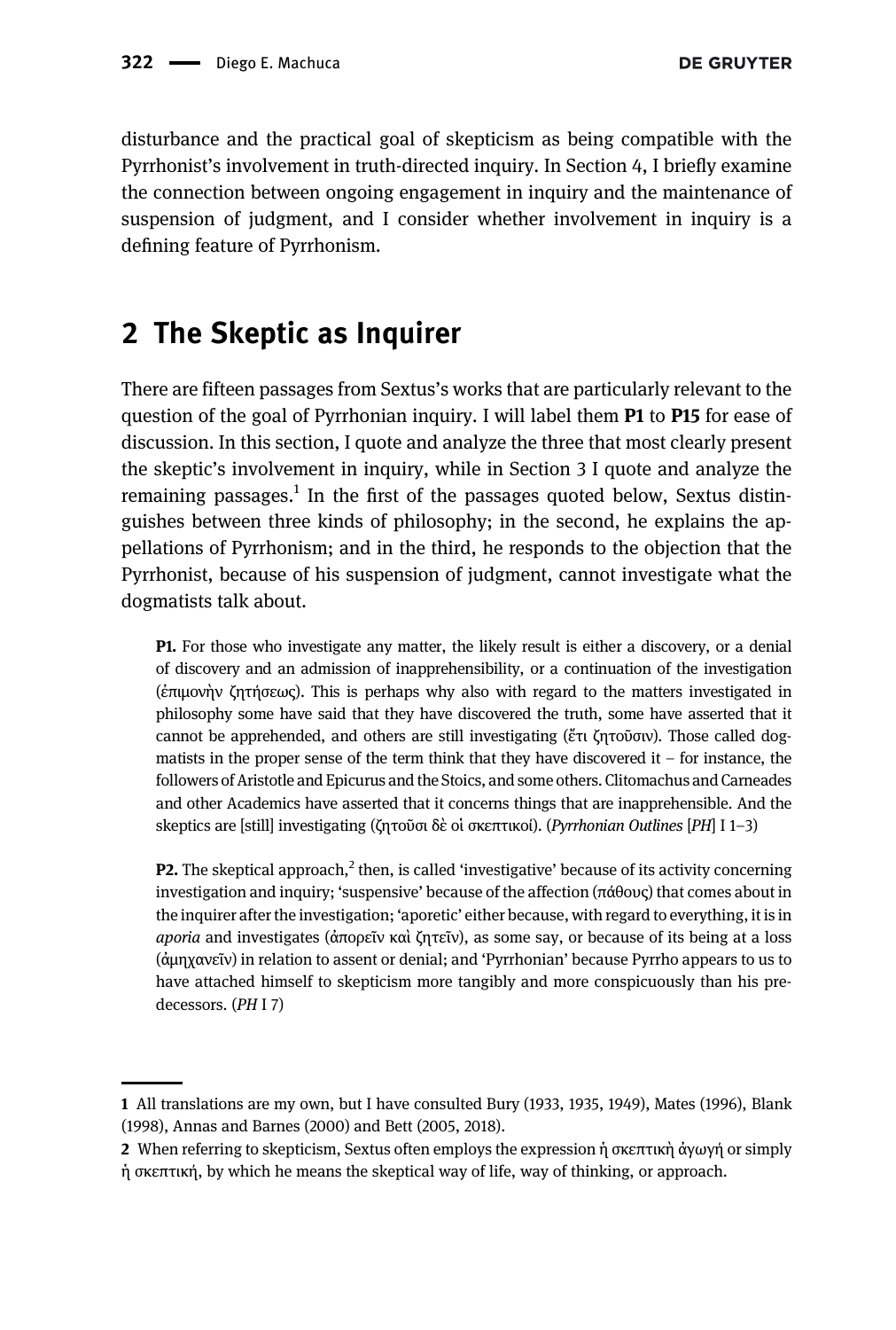P3. If they say that they mean that it is not this kind of apprehension but rather thinking simpliciter that should precede investigation, then investigation is not impossible for those who suspend judgment about the reality of non-evident things. For the skeptic is not, I suppose, excluded from thinking that both arises from things that passively strike him and arguments that appear evidently to him, and in no way implies the reality of the things that are thought – for we can think, as they say, not only of real things, but also of unreal ones. For this reason, while both investigating and thinking the person who suspends judgment remains in the skeptical disposition; for it has been shown that he assents to the things that strike him in accordance with a passive appearance insofar as it appears to him.

And consider whether even in this case the dogmatists are not debarred from investigation. For to continue investigating (τὸ ζητεῖν ἔτι) the objects is not inconsistent for those who agree that they do not know how they are in their nature, but for those who think that they know them accurately (ἐπ' ἀκριβὲς … γινώσκειν). Indeed, for the latter the investigation has already reached its end, as they suppose, whereas for the former the reason why all investigation is undertaken – the thought that they have not made a discovery – still exists (ἀκμὴν ὑπάρχει). (PH II 10–11)

I will make six sets of remarks about these three passages. To begin with, given the three different results of philosophical investigation he singles out in P1, Sextus distinguishes between three main kinds of philosophy: the dogmatic, the Academic, and the skeptical  $(PHI 4)$ . In the literature, the Academics' stance is usually referred to as "negative dogmatism," but also – albeit much less frequently – as "negative meta-dogmatism" because they do not make first-order assertions about the matters being investigated, but rather a second-order assertion about the possibility of apprehension or knowledge of the truth about such matters. The second-order modal assertion that everything is inapprehensible is again ascribed to Carneades and Clitomachus at PH I 226. It might be objected that the claim that matter x is inapprehensible is not necessarily second-order. It is so if and only if it is based on second-order reasons: e.g., matter x belongs to class C and, according to epistemology E, everything belonging to C is inapprehensible. But the reasons may all be first-order: e.g., the negative dogmatist about matter  $x$  might be a positive dogmatist about other first-order matters and appeal to his discoveries about those matters in defending his claim that matter x is inapprehensible. If the claim that x is inapprehensible is supported in this way, then it is a first-order conclusion about matter  $x^3$  I agree that it is indeed possible to arrive at a negative conclusion in the suggested way. But in the case of the Academics, the claim that Sextus ascribes to them is a sweeping one applying to a whole class of matters that is based on a second-order view about the limits of our knowledge.<sup>4</sup> The second position in the

<sup>3</sup> This objection was raised by an anonymous referee.

<sup>4</sup> At this point, a caveat is in order: when referring to the negative meta-dogmatism of the Academics, I restrict myself to the views Sextus ascribes to them, without making any claim about the accuracy of this ascription.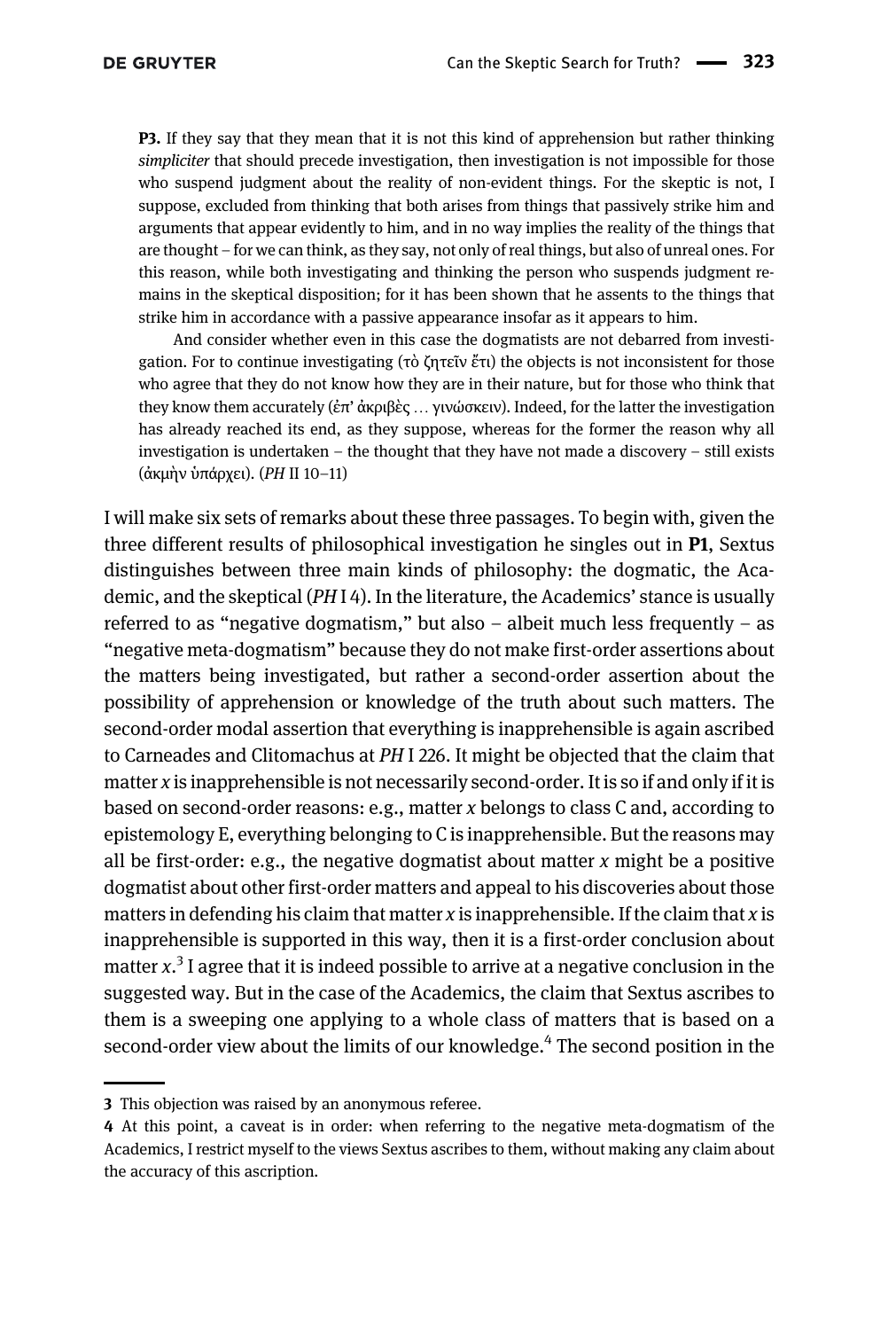general distinction made in the first sentence of P1 may well be a negative dogmatism about a given first-order matter that is based on a positive dogmatism about other first-order matters. But when the distinction is applied, in the second sentence, to the whole range of matters investigated in philosophy, the second position is clearly a second-order one. For if the Academics accepted that it is possible to make discoveries about first-order matters, the distinction between the dogmatic and the Academic philosophies would make no sense. It might also be objected that applying the label 'dogmatic' or 'meta-dogmatic' to the Academic position would look improper in Sextus's eyes, since in P1 he observes that those who claim to have discovered the truth are called dogmatists in the proper sense of this term ( $i\delta i\omega\zeta$ ), and in P3 the dogmatists are those who think they know accurately how the objects are in their nature. Note, however, that in at least three passages Sextus explicitly characterizes negative views as dogmatic: he observes that it is dogmatic to affirm that the criterion of truth is unreal (PH II 79), to set out the arguments against the reality of the sign with confidence or assent (Adversus Dogmaticos [AD] II 159), or to claim that the disciplines contribute nothing to wisdom (Adversus Mathematicos [AM] I 5).<sup>5</sup>

Secondly, although in P1 the position of the Academics is described as a denial of discovery, it could be argued that they have discovered the inapprehensibility of things. What the Academics deny is the possibility of making firstorder discoveries because the nature of things cannot be apprehended. If we interpret the Academics as having made a second-order discovery, then we can apply to them the idea, found in  $P3$ , that the investigation about a given matter comes to an end whenever one makes a discovery. This would explain why, as P1 makes clear, the skeptics are depicted as the only ones who continue to investigate: for both the positive dogmatists and the Academics the investigation has already come to an end because they have discovered either a first- or a secondorder truth. But are the skeptics really the only ones who may legitimately continue to inquire into truth? I think not, for two reasons. First, a positive dogmatist may inquire into a matter about which he does not yet hold any beliefs – even though he does hold beliefs about other matters. Second, it is possible to combine a less than full belief with investigation: one can hold the belief that  $p$  and continue to investigate whether  $p$  because one holds that belief with less than full confidence (cf. [Barnes 2007](#page-26-7), 323–4). One continues the inquiry into whether  $p$  in order to gather further evidence bearing on the question whether  $p$ . In partial defense of Sextus, it should be noted that, at  $PHI$  2, he talks

<sup>5</sup> There is a deeply entrenched practice of using the title Adversus Mathematicos VII–XI to refer to Adversus Dogmaticos I–V. Not only is this conventional designation incorrect, but it also creates confusion among non-specialists.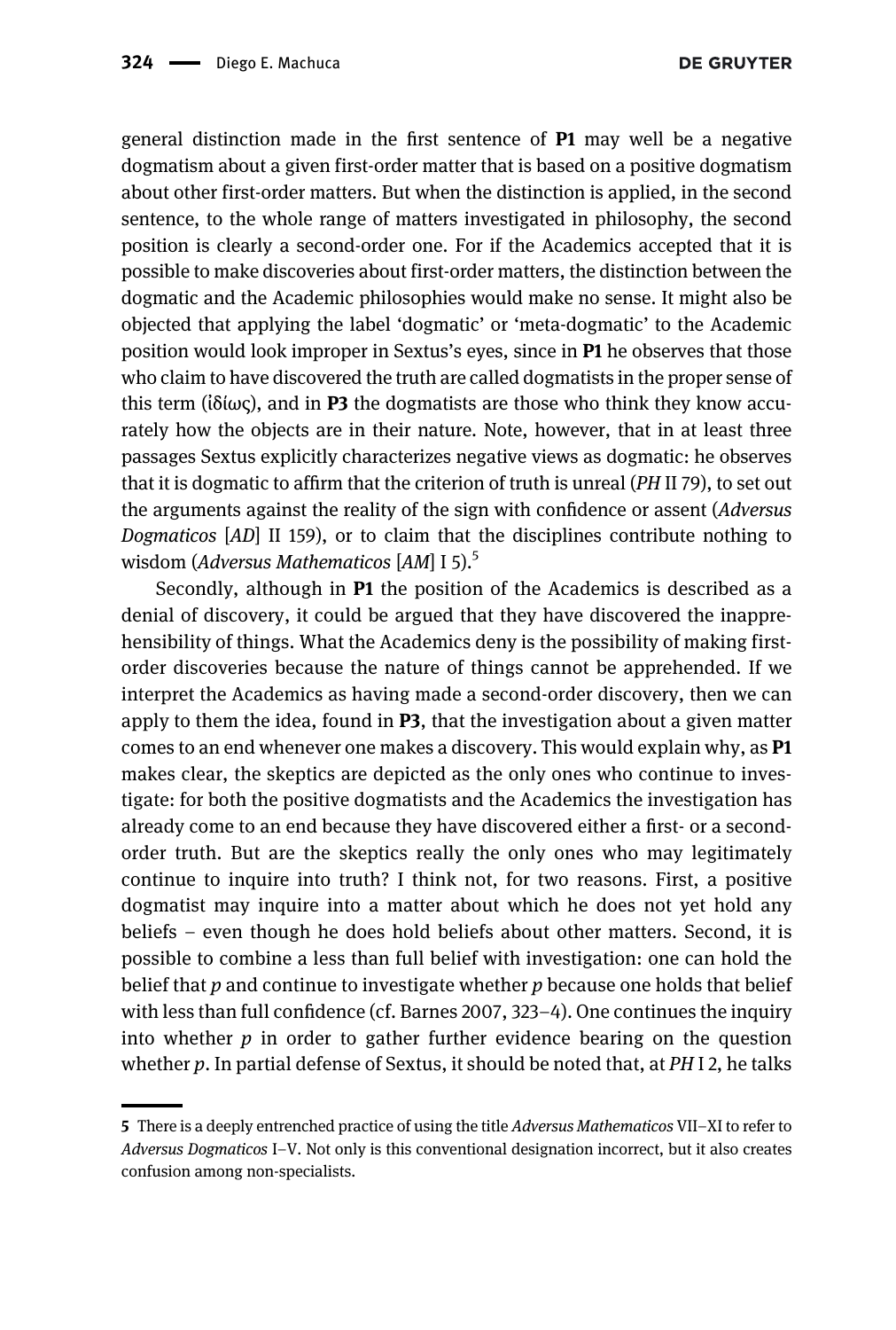of those who claim to have discovered the truth, which, as the context makes clear, is to be understood in the sense that they claim to *know that p*, i.e., to have a justified true full belief that p. And at  $PH$  II 11, he talks of those who claim to know accurately how things are by nature. If the goal of inquiry is knowledge, then if one knows (or claims to know) the answer to a question, one does not inquire into that question. In the passages under consideration, Sextus is working with that conception of the goal of inquiry – either unconsciously influenced by his philosophical milieu or consciously proceeding in a dialectical manner – though I think he would also regard inquiry into whether  $p$  as incompatible with fully believing (truly or falsely, justifiably or unjustifiably) that  $p$  or not- $p$ .

Thirdly, the Academics' negative meta-dogmatism is compatible with a thoroughgoing first-order suspension of judgment. In fact, some sources explicitly ascribe suspension of judgment to the Academics. $6$  One may suppose that they suspend judgment about what any given thing is like precisely because they assert that the truth about first-order matters cannot be apprehended: if it is not possible to know how things are, then one cannot but suspend judgment about how they  $are^{-7}$  The key difference between the Academic and the Pyrrhonist is that the latter suspends judgment *also* about the question whether things are apprehensible or knowable, and so the Pyrrhonist's suspension is more comprehensive than the Academic's. When contrasting the Pyrrhonian outlook with the negative metadogmatism of the New Academy of Carneades and Clitomachus, Sextus points out that "the skeptic expects it to be even possible for some things to be apprehended" (PH I 226). Similarly, when explaining the skeptical phrase "All things are inapprehensible," Sextus remarks that he does not assert that all the non-evident matters investigated dogmatically that he has inspected are of such a nature as to be inapprehensible, but merely reports that they appear so to him owing to the equipollence of the opposites (PH I 200). The reason the Pyrrhonist's first-order agnosticism is not the result of the endorsement of the second-order view that it is impossible to apprehend how things really are is that his skepticism is also a metaagnosticism. It is for this reason that he can remain engaged in open-minded inquiry into truth. By contrast, the Academic's first-order agnosticism does rest on such a second-order epistemological view, which explains why he has abandoned both inquiry into all first-order matters and inquiry into the second-order question

<sup>6</sup> See PHI 232; Cicero, Academica (Acad.) I 45; Diogenes Laertius (DL) IV 28, 32; Plutarch, Adversus Colotem 1122A; Eusebius, Praeparatio Evangelica XIV 7.15.

<sup>7</sup> Note in this regard that, at Acad. I 45, Cicero claims that Arcesilaus's suspension is based on the acceptance of universal inapprehensibility. Note also that Diogenes Laertius ascribes the same view to the Pyrrhonists when he remarks that "suspenders of judgment (ἐφεκτικοί) are those who suspend judgment about things as being inapprehensible" (DL I 16), which is clearly at variance with Sextus's account of Pyrrhonism.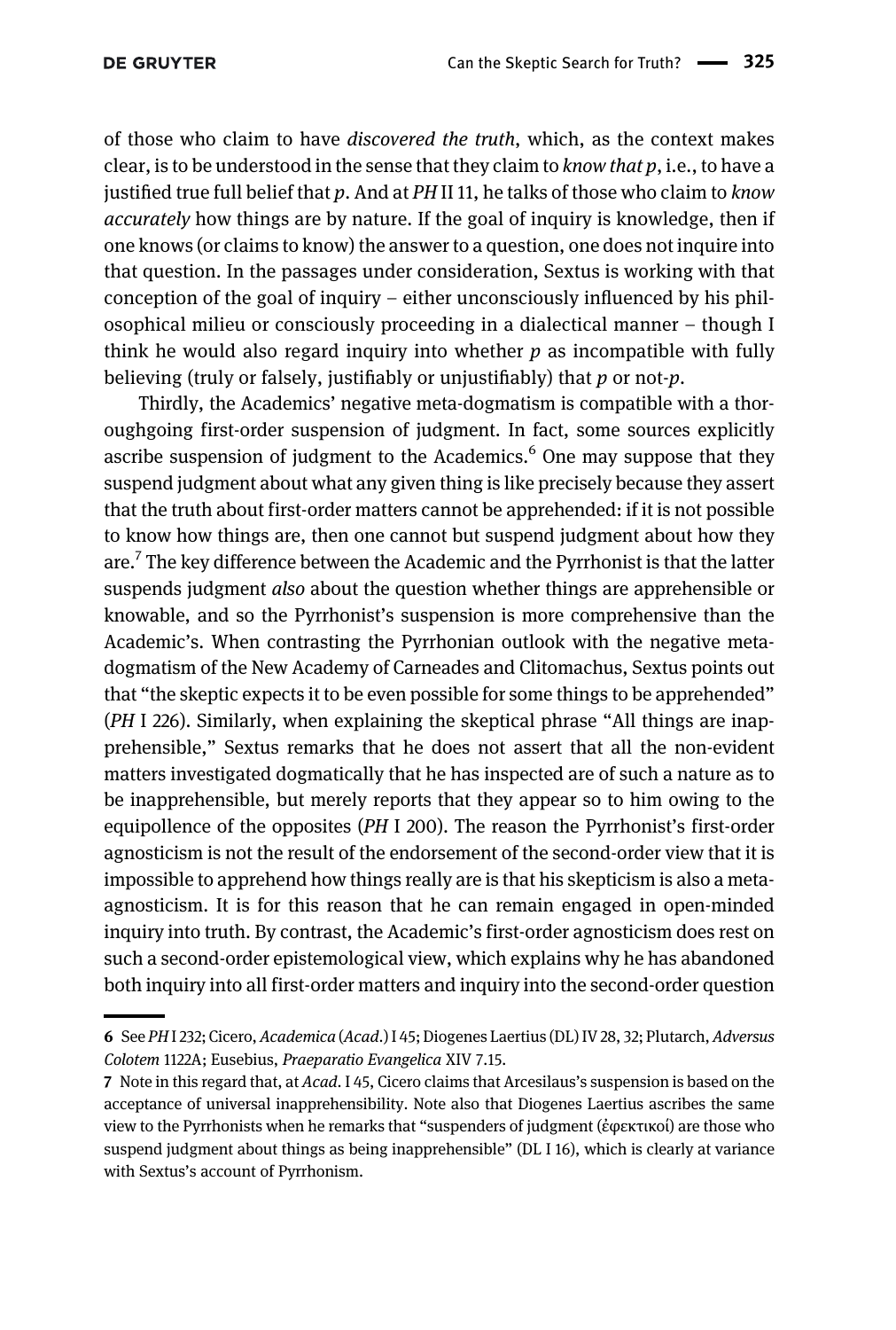whether it is possible to know how things really are: the former inquiry will provide no answers because the latter inquiry has already provided a negative answer.

Fourthly, it should be emphasized that it is a mistake to characterize skeptical investigation as endless, never-ending, infinite, or lifelong, and the Pyrrhonist as a perpetual inquirer, as commentators often do.<sup>8</sup> Such a characterization implies that the Pyrrhonist believes that the quest for truth is doomed to failure because the answers to the questions under investigation cannot be discovered or apprehended,<sup>9</sup> a belief that would liken his stance to the one ascribed to the Academics in  ${\bf P1}.^{10}$  It could be objected that, if the Pyrrhonist's investigation has no end in sight, he cannot be a negative meta-dogmatist inasmuch as the latter would not bother to engage in inquiry in the first place. In response, it may be argued that the Academics mentioned by Sextus are no longer engaged in the inquiry into the truth about first-order matters precisely because they believe that it is endless – inasmuch as a positive discovery will never take place – and hence that, if they remained engaged in that activity, they would become perpetual inquirers. Since taking part in such a futile epistemic activity would make no sense, they decided to stop investigating. If the Pyrrhonist kept engaged in an inquiry into  $x$  that in his view has no end inasmuch as the truth about  $x$ cannot be found, he would be an unreasonable negative meta-dogmatist: he would continue to take part in an activity he knows to be pointless.

Fifthly, the centrality of the activity of investigation in the skeptic's practice is seen not only in the fact that Sextus distinguishes skepticism from the other two main types of philosophy by reference to the distinct results of that activity, but also in the fact that 'investigative' is, as we are told in P2, one of the ways the skeptical approach is called. The reference to the activity of investigation is also found in the explanation of the terms 'suspensive' and 'aporetic'. In addition, as you probably already know, the Greek terms one translates as 'skeptic' and 'skepticism', namely σκεπτικός and σκέψις, mean 'inquirer' and 'inquiry',

<sup>8</sup> See, e.g., [Cavini \(1981\)](#page-26-8) 540; [Sedley \(1983\)](#page-28-0) 22; [Annas and Barnes \(1985\)](#page-26-9) 1; [Tarrant \(1985\)](#page-28-1) 26; [Hankinson \(1998\)](#page-27-1) 14, 29, 300 and [\(2020](#page-27-2)) 79; [Harte and Lane \(1999\)](#page-27-3) 158, 171; [Barnes \(2000\)](#page-26-10) xxi and [\(2007](#page-26-7)) 327–8; [Spinelli \(2000\)](#page-28-2) 49, ([2005a\)](#page-28-3) 117 and [\(2005b](#page-28-4)) 150; Grgić [\(2006\)](#page-27-4) 142–4, 156, ([2008\)](#page-27-5) 436, 444 and ([2014](#page-27-6)) 654.

<sup>9</sup> The claim that the Pyrrhonist rules out the possibility of eventually discovering the truth is explicitly made by, e.g., [Tarrant \(1985\)](#page-28-1) 26; [Laurent \(1993\)](#page-27-7) 652; [Brunschwig \(1995\)](#page-26-11) 322 n. 1, but see 339 n. 1; [Palmer \(2000\)](#page-27-8) 355.

<sup>10</sup> An anonymous referee has objected that one should distinguish between the perspective of the skeptic and that of the commentator: commentators may be right that the skeptic is forced by his own stance to investigate endlessly, even though he would not describe himself as a perpetual inquirer. I agree that this distinction is important. But as far as I can tell, at least most of the commentators mentioned in note 8 take themselves to be characterizing the skeptical stance as depicted by Sextus. If they do not, they are in any case mistaken in claiming that the skeptic is forced by his own stance to investigate endlessly, as I intend to show in this paper.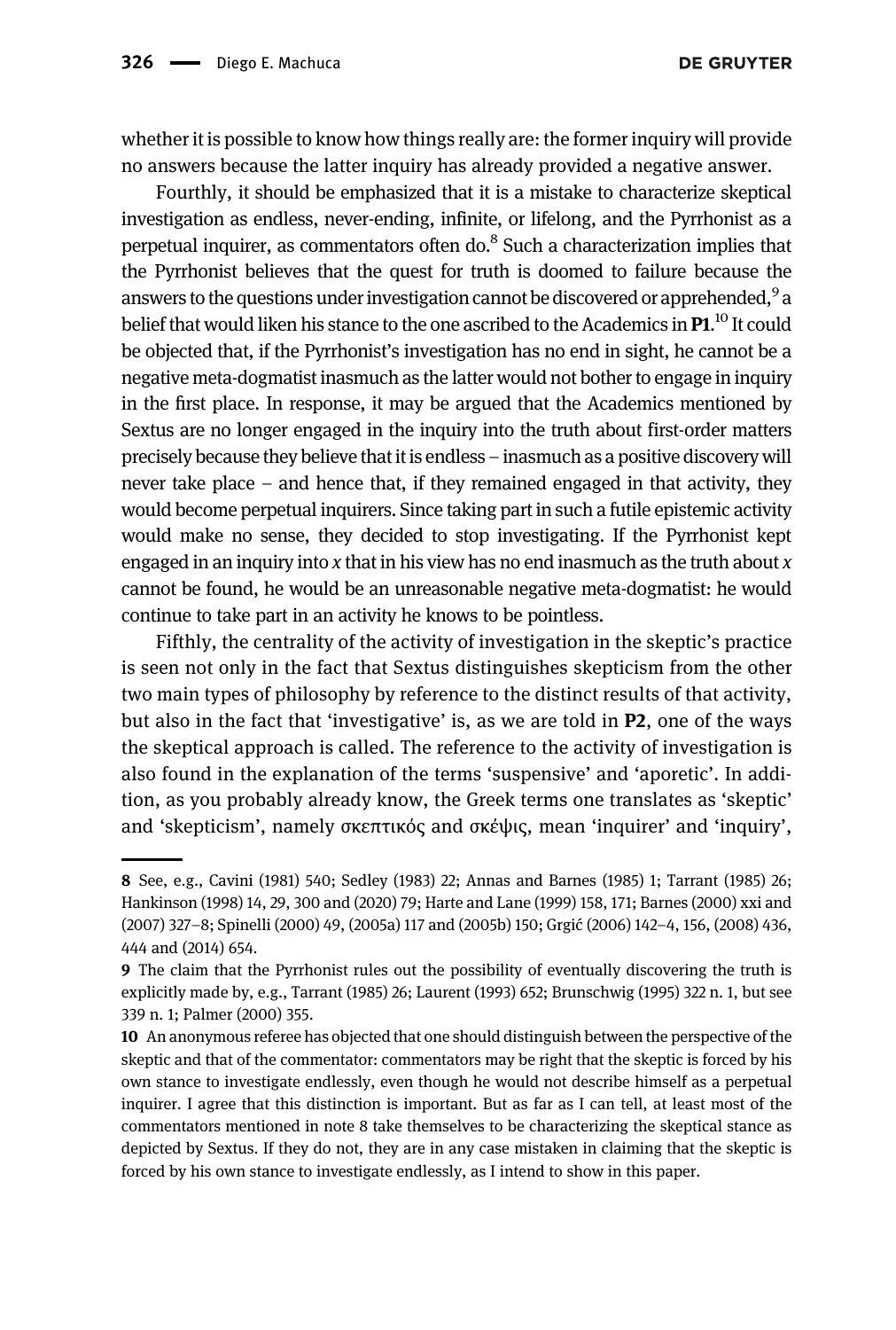respectively. Note that, in P2, Sextus talks about the activity of inquiring (σκέπτεσθαι) and about the person who inquires (τὸν σκεπτόμενον). Hence, ἡ σκεπτικὴ ἀγωγή literally means "the inquisitive/inquiring approach."

Lastly, at the beginning of his philosophical journey, the skeptic-to-be is in a state of aporia because he does not know how the conflicts of appearances are to be resolved (see PH I 12 and AM I 6, to be quoted in the next section). But once he suspends judgment and becomes a full-blown skeptic, he is still in that state: in P2 Sextus refers to the skeptical stance as aporetic, and in other passages he uses 'aporetic' as synonymous with 'skeptical' and 'Pyrrhonian' (PH I 221–222, 234) and refers to the skeptics as 'aporetics' (AD II 76, 78, 80, 99, 160, 278; III 207, 303; IV 66, 68, 105, 246, 340; AM I 214). So, is there any difference between the two phases of the skeptic's philosophical journey? One crucial difference is that the full-blown skeptic is not merely in *aporia* inasmuch as, having carried out a careful inquiry into the disputed issues and having found no answers, he suspends judgment. The person who is only in *aporia* about whether  $p$  is in a state of mere non-belief regarding  $p$ , whereas the person who in addition suspends judgment about whether  $p$  is in a state of non-belief regarding  $p$  after having considered the question whether  $p$  and found no answers. Thus, the full-blown skeptic both is in aporia and suspends judgment, whereas the prospective skeptic is only in aporia because he has not yet engaged in inquiry. Another crucial difference is that the prospective skeptic still believes that there is a truth about the matters under investigation and that it can be apprehended, whereas the full-blown skeptic suspends judgment about both questions.

# <span id="page-6-0"></span>3 Truth-Directed Inquiry

Sextus's description of the Pyrrhonist as an inquirer into truth has been called into question by most interpreters. It has been argued that such a description faces at least five problems that show that truth-directed inquiry and skepticism are incompatible or that there is a gap between the theory and the practice of skepticism, $<sup>11</sup>$  and hence that Sextus is wrong in claiming that the Pyrrhonist continues</sup> to search for truth<sup>12</sup> or that skepticism is a kind of philosophy.<sup>13</sup> Some interpreters

<sup>11</sup> See Janáč[ek \(1972\)](#page-27-9) 28; [Barnes \(1990\)](#page-26-12) 11; [Marchand \(2010\)](#page-27-10) 129. Cf. [Mates \(1996\)](#page-27-0) 240.

<sup>12</sup> See [Barnes \(2000\)](#page-26-10) xxx. This is also the view of [Striker \(2001\)](#page-28-5) 114, 126–9, who argues in addition that the portrayal of the skeptic as someone who does not give up the quest for truth fits the Academic skeptics much more adequately than it fits the Pyrrhonists. [Palmer \(2000\)](#page-27-8) 363–4, too, maintains that the Academic skeptic, not the Pyrrhonist, can be characterized as an inquirer into truth, although he does not think that Sextus claims to be searching for truth.

<sup>13</sup> See [Barnes \(2007\)](#page-26-7) 329. Cf. [Striker \(2001\)](#page-28-5) 121–4 and Grgić [\(2006\)](#page-27-4) 153.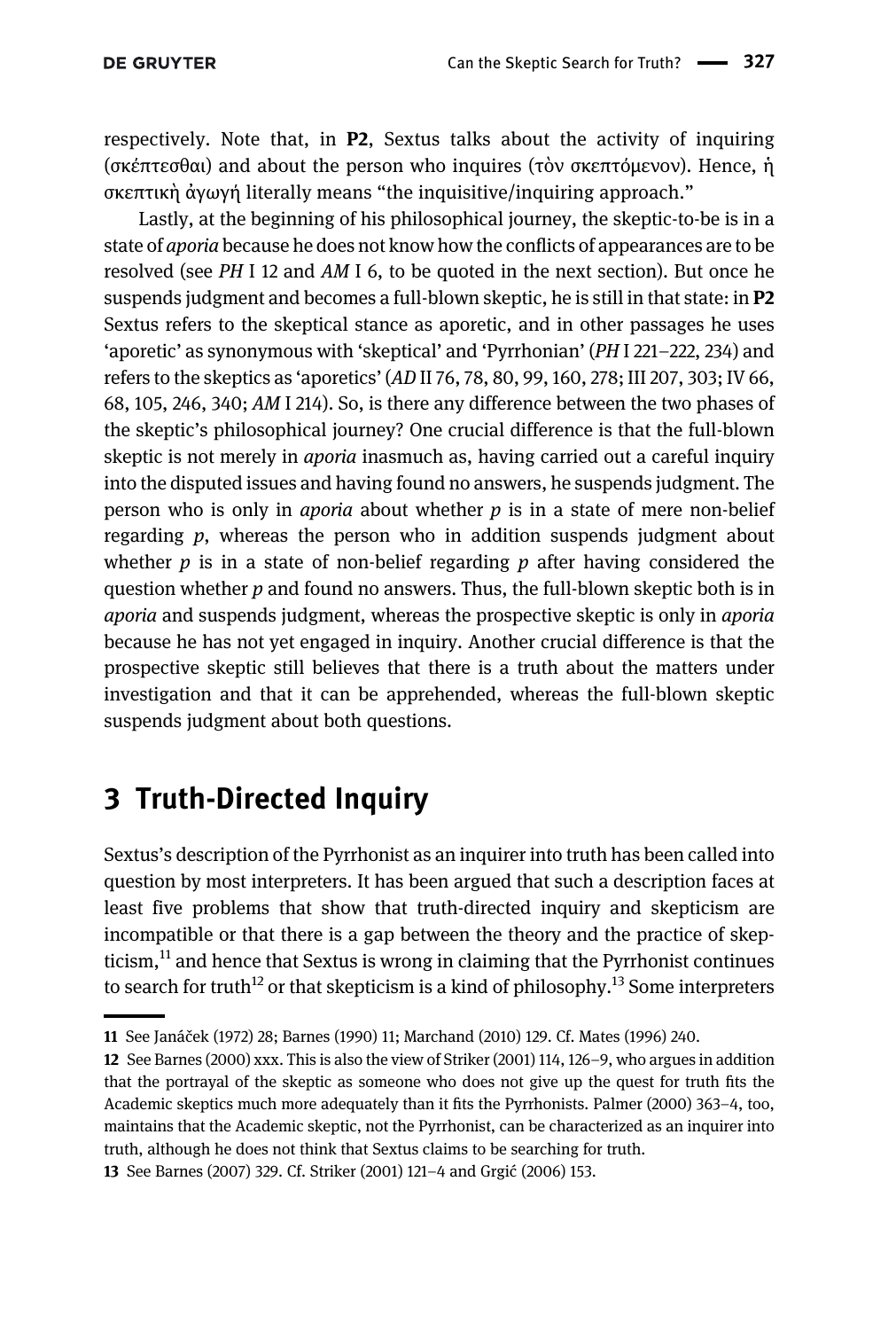have even maintained that Sextus does not actually depict the Pyrrhonist as an inquirer into truth.<sup>14</sup> In what follows, I will examine three of the problems in question and argue that they can be explained away; while the first two can be dealt with easily, the third will require a more extensive discussion. The remaining two problems – which concern the skeptic's use of the Five Modes of Agrippa and of what I call "the argument from possible disagreement" – will not be addressed in the present paper because I have dealt with them elsewhere (see [Machuca 2011a,](#page-27-11) 157–8; [2015,](#page-27-12) 28–9).

The first alleged problem is that the skeptic is not able to continue the search for truth once he has suspended judgment across the board, since the activity of investigation presupposes both the belief that there is a truth and the conviction that it can be found.<sup>15</sup> It is plain that someone who believes that x exists and can be found searches for it more confidently than someone who suspends judgment about both its existence and its knowability. But if the latter person happens to have a curious or inquisitive temperament, he may well undertake the quest for  $x$ precisely because he is open-minded: he excludes neither the possibility that  $x$ exists nor the possibility that he will eventually find it. Hence, searching for truth would be pointless only to those who deny that there is a truth or that it can be known.

The second alleged problem is that, judging from P2, the terms 'investigative' and 'suspensive' are incompatible: given that suspension is attained after the investigation is over (cf. DL IX 70), having a suspensive attitude is incompatible with the continuation of the investigation.<sup>16</sup> Suspending judgment should be regarded as a way of terminating inquiry. This problem is merely apparent. After each and every inquiry he has so far carried out, the Pyrrhonist has suspended judgment, but this should not be understood as something that happens once and for all because he does not rule out the possibility that his epistemic situation might change. As we saw in the previous section, he does not exclude the possibility that his investigation about any matter might result in a discovery because he does not make the modal claim that truth is unknowable. Given that his suspension is provisional, he can legitimately remain engaged in ongoing truth-directed inquiry: he is willing to open-mindedly consider new arguments and doctrines advanced by his rivals or old ones that are presented to him in a different light. This open-mindedness is reflected in the following remarks that Sextus frequently makes: (i) the disagreements that the skeptic has examined have so far remained unresolved (PH III 70; AD II 257, 427–428; V 229); (ii) up to now, a criterion of truth

<sup>14</sup> See [Palmer \(2000\)](#page-27-8) 366 and Wł[odarczyk \(2000\)](#page-28-6) 57.

<sup>15</sup> See [Aubenque \(1985\)](#page-26-13) 101 and [Marchand \(2010\)](#page-27-10) 126. Cf. Wł[odarczyk \(2000\)](#page-28-6) 57.

<sup>16</sup> See Janáč[ek \(1972\)](#page-27-9) 28–9 and [Barnes \(2007\)](#page-26-7) 327.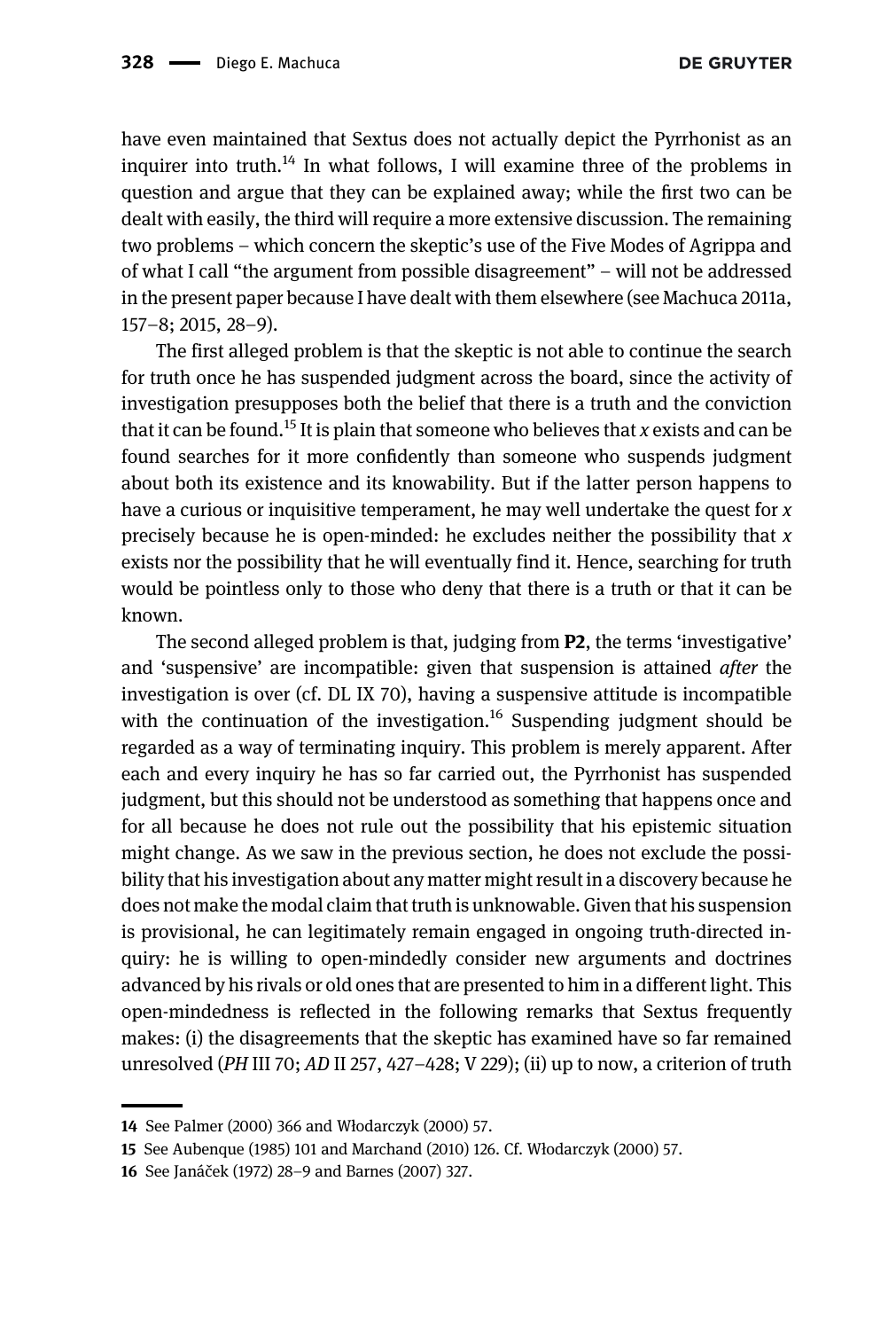has not been found (PH III 70), but the skeptic is still investigating it (PH II 53); (iii) when the skeptic says that everything appears undetermined or inapprehensible, he is only referring to the matters he has investigated (PH I 198–200) and does not discount the possibility that some things may be apprehended (PH I 226); and (iv) for the moment, the skeptic refrains from affirming or denying any of the nonevident matters under investigation (PH I 201).

The third problem is more serious. Consider the following three passages, in which Sextus describes the Pyrrhonist's philosophical journey:

P4. The causal principle of the skeptical [approach] is the hope of becoming undisturbed. For men of talent, disturbed by the variation in things (τὴν ἐν τοῖς πράγμασιν ἀνωμαλίαν) and being in *aporia* as to which of them they should rather assent to, came to investigate what is true in things and what is false, so as to become undisturbed as a result of this distinction. But the main constitutive principle of the skeptical [approach] is that to every argument an equal argument is opposed. For we think that because of this we cease to dogmatize (εἰς τὸ μὴ δογματίζειν).<sup>17</sup> (PH I 12)

P5. Up to now, we say that the skeptic's aim is undisturbedness in matters of opinion and moderation of affection in things unavoidable (τὴν ἐν τοῖς κατὰ δόξαν ἀταραξίαν καὶ ἐν τοῖς κατηναγκασμένοις μετριοπάθειαν). For having begun to philosophize with the aim of deciding among the appearances and apprehending which are true and which false, so as to become undisturbed, he encountered an equipollent disagreement (ἰσοσθενῆ διαφωνίαν); being unable to decide it, he suspended judgment. And while he was suspending judgment, undisturbedness in matters of opinion closely followed him by chance. (PH I 25–26)

P6. The skeptics hoped to acquire undisturbedness by deciding the variation in the things that appear and that are thought, but being unable to do this, they suspended judgment. And while they were suspending judgment, undisturbedness closely followed them by chance, as it were, as a shadow [closely follows] a body. (PH I 29)

Sextus tells us that skeptics began to do philosophy because they were disturbed by the variations they found in things and thought they would be able to rid themselves of such disturbance if they could determine which appearances are true and which are false. But when they could not make such a distinction and then suspended judgment, they unexpectedly achieved the state of undisturbedness. What is then the point of continuing the investigation once the skeptic has attained what he was looking for from the very beginning? Given that the search for truth seems to have been conceived *only* as a means to achieving undisturbedness, once he reaches his goal the skeptic is no longer interested in philosophical inquiries [\(Striker 2001,](#page-28-5) 117–8). The above question is more pressing if, as has been claimed,

<sup>17</sup> I translate δογματίζειν as 'to dogmatize' to make clear the connection with 'dogmatism' and 'dogmatist'. The Greek δόγμα can be taken to mean 'belief', and so δογματίζειν can be taken to refer to the holding of beliefs.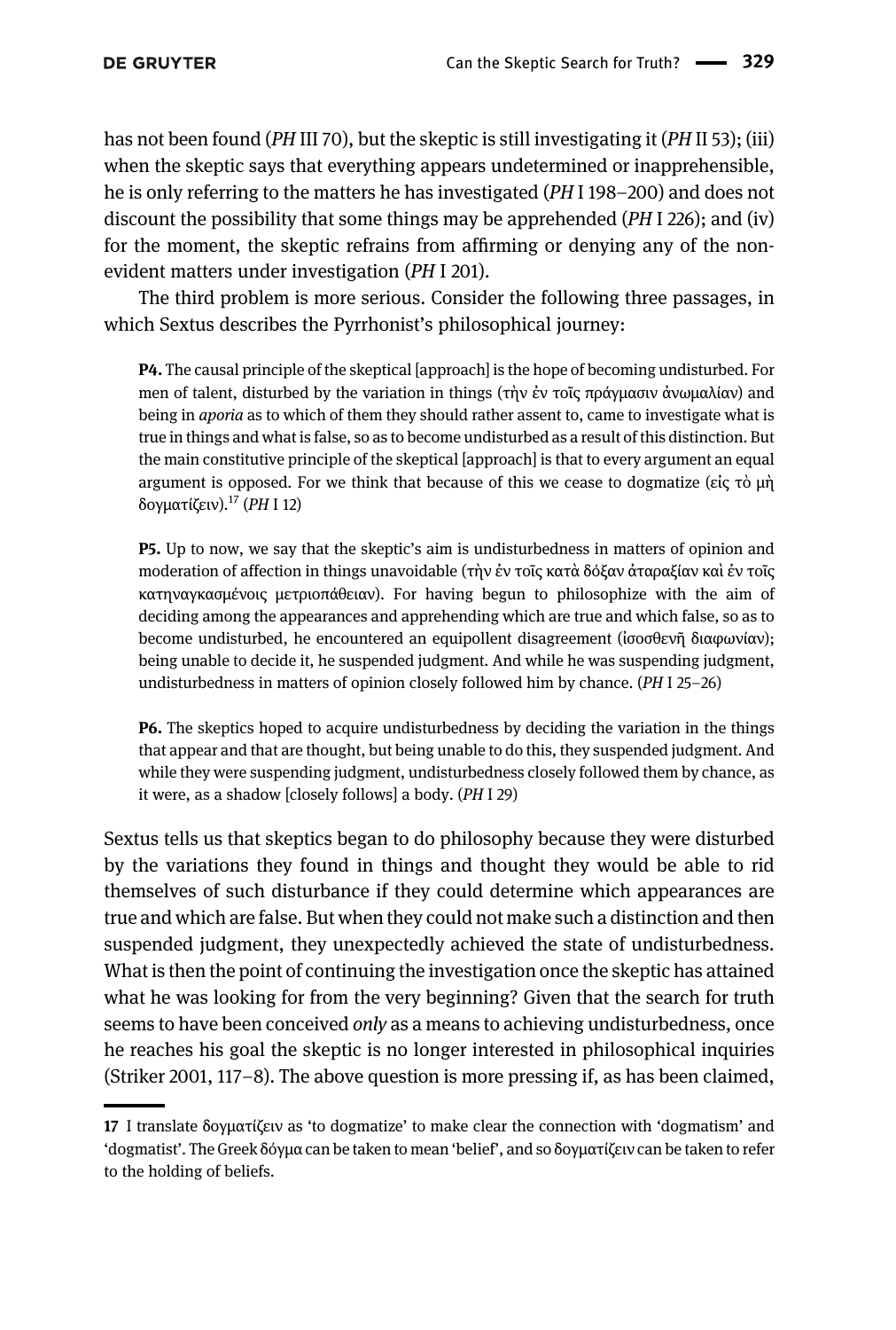the disturbance experienced by the prospective skeptic was the product, not so much of the conflict of appearances, but of the desire to find the truth ([Barnes 2007,](#page-26-7) 329). To solve this problem, most interpreters have argued that the goal of the prospective skeptic's investigation is different from that of the full-fledged skeptic's investigation. The latter is an inquiry that does not consist in the search for truth, but rather in the examination of dogmatic arguments and doctrines in order to construct conflicts between positions of equal strength because this makes it possible to maintain the states of suspension and undisturbedness. With the continuation of the investigation the full-fledged skeptic seeks to maintain the state of mental tranquility that has been his goal from the outset of his philosophical journey.<sup>18</sup> Richard Bett is among those who maintain that the skeptic's inquiry into truth and his search for undisturbedness through suspension are incompatible activities. He claims: "If one has decided that suspension of judgment is the surest route to tranquility, and therefore concentrates on producing and maintaining suspension of judgment, one is no longer trying to discover the truth" ([Bett 2013,](#page-26-14) 392). In his view, once the skeptic "finds that tranquility is in fact achieved after the search for truth fails and suspension of judgment ensues instead, the project of inquiry seems to be replaced by a project of developing an expertise in the production of equally powerful opposing arguments" (393). For this reason, he regards "the notion of the skeptic as a genuine inquirer as [an] anomalous element" (ibid.). In support of his interpretation, Bett refers to the following two texts, in which Sextus offers a definition of skepticism and examines whether the Pyrrhonist inquires into natural phenomena:

**P7.** The skeptical [approach] is an ability to set up oppositions (δύναμις άντιθετική) among things that appear and things that are thought in any way whatsoever, an ability from which, because of the equipollence (ἰσοσθένειαν) in the opposed objects and arguments, we come first to suspension of judgment and after that to undisturbedness. (PH I 8)

P8. For we do not inquire into natural phenomena (οὐ φυσιολογοῦμεν) in order to make assertions with secure confidence (μετὰ βεβαίου πείσματος ἀποφαίνεσθαι) about any of the matters dogmatically treated in relation to the inquiry into natural phenomena (τῶν κατὰ τὴν φυσιολογίαν δογματιζομένων). But we do touch on this inquiry in order to be able to oppose to every argument an equal argument and for the sake of undisturbedness. In this way, too, we approach the logical and ethical parts of so-called philosophy. (PH I 18)

<sup>18</sup> See [Hiley \(1987\)](#page-27-13) 189–93; [Couloubaritsis \(1990\)](#page-27-14) 12–6; [Loeb \(1998\)](#page-27-15) 205–7, 209, 214; [Harte and](#page-27-3) [Lane \(1999\)](#page-27-3) 158; [Palmer \(2000\)](#page-27-8) 355, 367–9; [Striker \(2001\)](#page-28-5) 118; Grgić [\(2006\)](#page-27-4) 143, 153, 156; [Thorsrud](#page-28-7) [\(2009\)](#page-28-7) 131, 135–6, 161; [Bett \(2010\)](#page-26-15) 188–9 and [\(2013](#page-26-14)) 389, 392–4, 397, 408; [Marchand \(2010\)](#page-27-10) 134–9 and [\(2019\)](#page-27-16) 268–9; [Veres \(2020\)](#page-28-8) 106, 108, but see 114, 116, 118.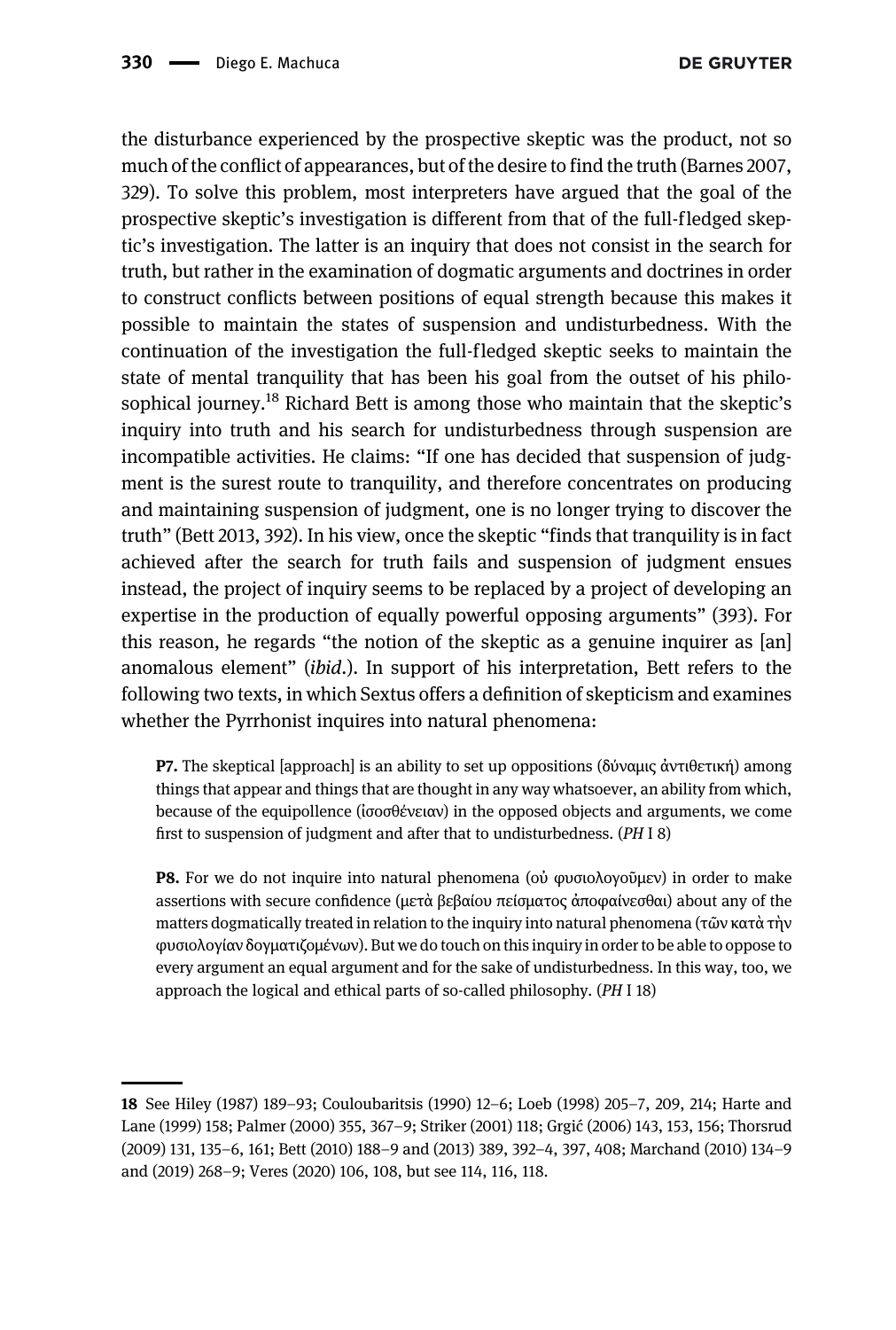Bett points out that in P7 there is no reference to the skeptic's engagement in the ongoing search for truth and that this passage is in line with  $P8$ <sup>19</sup> In this connection, [Palmer \(2000\)](#page-27-8) 366 and Wł[odarczyk \(2000\)](#page-28-6) 57 remark that in **P1** and **P2** Sextus does not mention truth as the object of the skeptic's ongoing inquiry or that he is careful not to say that the skeptic keeps on inquiring into truth.

The solution to the third problem proposed by most interpreters faces at least three serious difficulties. The first is that Sextus makes it entirely clear that the fullblown skeptic's investigation is truth-directed. Note, to begin with, that P1 does not say that Pyrrhonism differs from the other two kinds of philosophy in that the Pyrrhonist has ceased to investigate philosophical matters with the aim of finding the truth about them, but in that he is still engaged in the same investigation. The natural way of construing the comparison between the three kinds of philosophy is that their champions share the same activity, the same object of investigation, and the same aim, but differ in the results they have so far obtained. Otherwise, the very idea of the continuation of the investigation would make no sense. Imagine a physician who runs multiple tests on a large number of patients with the aim of discovering the cause of a disease. If he tells you that he claims neither to have discovered the cause of the disease nor that it cannot be found, but that he keeps on investigating, what he clearly means is that he is still trying to discover the cause of the disease. In addition, as Casey Perin remarks, if the activity in which the skeptic is still engaged is not the search for truth, "it would not come to an end, as it does, once the person engaged in it thinks, as the Dogmatist does, that he has discovered either the truth about the matter being investigated or that the truth about this matter can't be discovered" ([Perin 2018,](#page-28-9) 118). It might be argued that whereas the full-fledged Pyrrhonist continues the investigation both in the sense that he keeps engaged in the same activity as the prospective Pyrrhonist and in the sense that the object of that activity is the same, its goal is now different. That is to say, the fullfledged Pyrrhonist continues to examine the conflicting dogmatic arguments not to find the truth about the matters on which these arguments bear, but to create a situation of equipollence that will induce suspension, which in turn will make it possible to maintain undisturbedness. In reply, note, first, that in P1 that there is no indication that there is such a fundamental change. But secondly, and more importantly, if its goal were changed, what would such an activity consist in exactly? The very activity of inquiry seems to consist in trying to determine whether any of the conflicting views on  $p$  is correct or where the truth concerning  $p$  lies. After repeatedly obtaining the same result, the Pyrrhonist may well expect to find himself in a state of suspension after each new investigation, and he may well desire that to occur if he continues to see undisturbedness as a mental state that is

<sup>19</sup> I will examine P7 and P8 in detail below.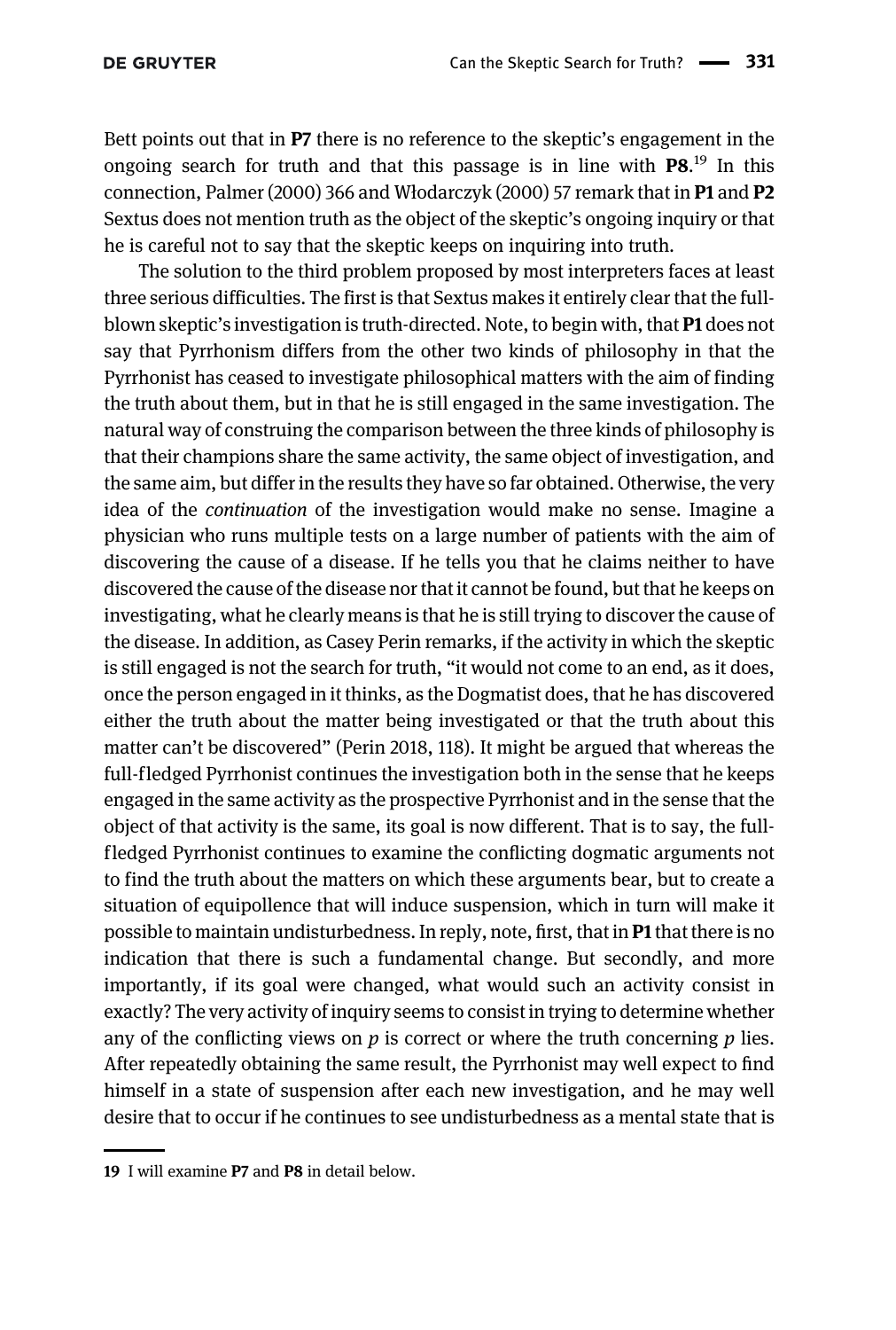worth attaining and that might continue to accompany suspension. But such an expectation and such a desire entail neither that the Pyrrhonist is no longer concerned with the truth about the matters under investigation nor that he discounts the possibility of ever finding it.

Note, in addition, that the passages describing the Pyrrhonist's philosophical journey ( $P4-P6$ , but also AM I 6, to be quoted below) tell us that he approached philosophy to investigate which of the conflicting appearances is true and which is false. If he continues to be engaged in this investigation, then he continues to be embarked on the project of determining whether any one of the conflicting appearances is to be preferred to the others because of its being true. Also, in P3 Sextus remarks that skeptics continue to investigate because they do not know how things are in their nature and because they have not made a discovery. Thus, the continuation of the investigation means to keep trying to know or discover what things are really like: to investigate the objects is to investigate how they are in their nature. By saying, in  $P3$ , that the reason why every investigation is undertaken is still present for the skeptic, Sextus makes it clear that the full-fledged skeptic's investigation is not different from that of the prospective skeptic. Pace [Palmer \(2000,](#page-27-8) 368–9), I find no grounds whatsoever for claiming that in **P3** Sextus is not describing the goal of the skeptic's own inquiry but merely arguing ad hominem. For, in that text, he is responding to an objection raised to the skeptic by explaining how it is that the skeptic can remain engaged in inquiry, and his explanation is in perfect accord not only with what we are told in **P1**, but also with his account of the skeptic's non-doxastic assent to appearances (PH I 13, 19).

It should also be remarked that, if the skeptic's inquiring activity consisted in producing oppositions among equipollent arguments with the aim of inducing suspension and then undisturbedness, then texts such as the following would make no sense at all:

P9. And when we investigate whether the underlying object is such as it appears, we grant that it appears, and we do not investigate what appears (τοῦ φαινομένου) but what is said about what appears; and this is different from investigating what appears itself. For example, it appears to us that honey sweetens. This we concede, for we are perceptually sweetened (γλυκαζόμεθα […] αἰσθητικῶς). But if, in addition, it is sweet, as far as the argument goes, is something we investigate; that is not what appears but what is said about what appears. (PH I 19–20)

P10. We say, then, that the criterion of the skeptical approach is what appears, implicitly meaning by this the appearance (τὴν φαντασίαν); for given that this appearance lies in feeling and involuntary affection (πείσει […] καὶ ἀβουλήτῳ πάθει), it is not subject to investigation (ἀζήτητος). Hence, probably no one will dispute whether the underlying object appears this way or that; rather, what is investigated is whether it is such as it appears. (PH I 22)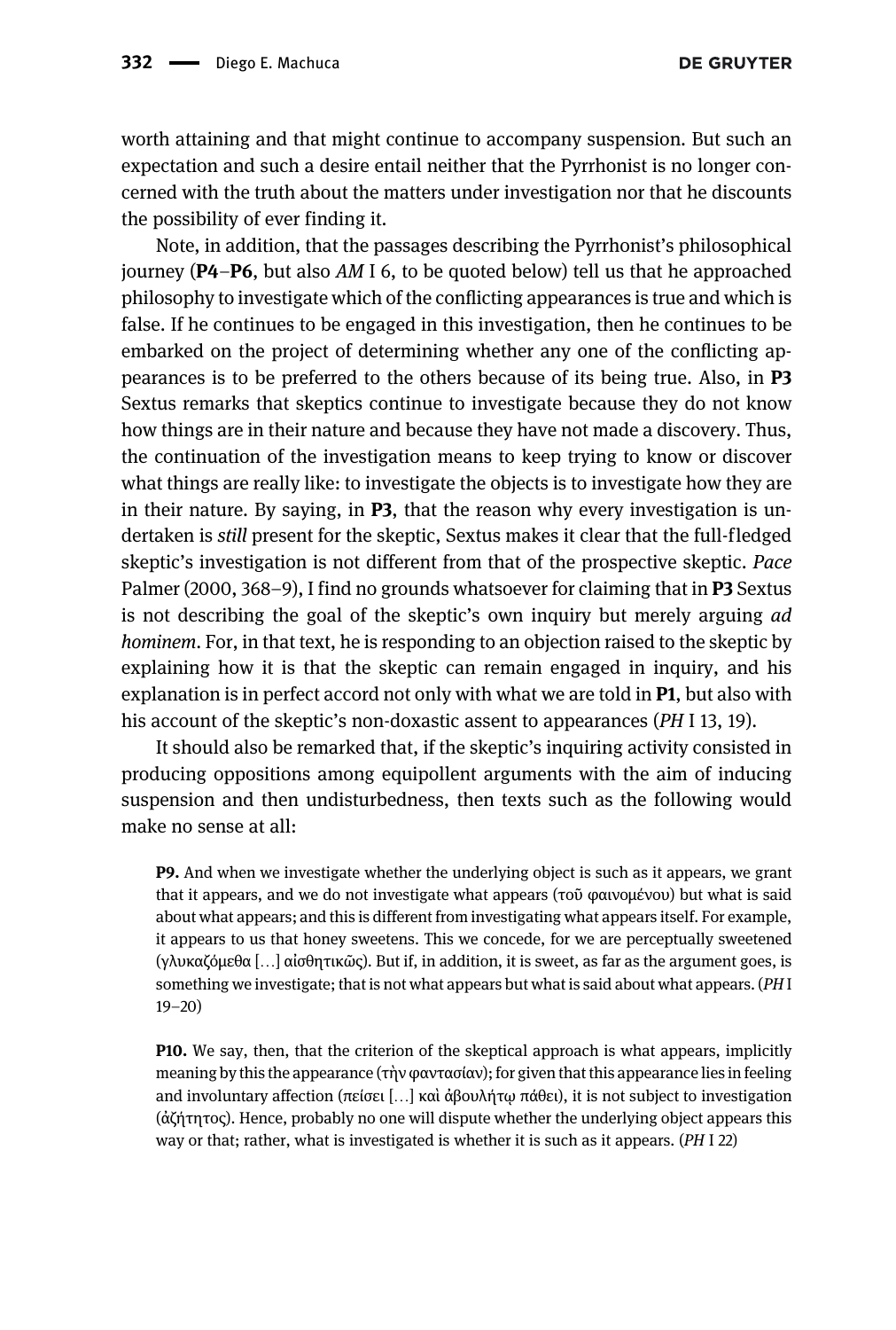Investigating whether the underlying object is as it appears to be is an epistemic enterprise: the skeptic wants to discover, to the best of his ability, what is really the case. If his inquiry were not an epistemic activity, then he would limit himself to noticing that, e.g., honey appears sweet to some but bitter to others (see PH I 101, 211, 213; II 63) and that both appearances strike him as being of equal strength. Instead, the skeptic scrutinizes whether honey is really sweet or bitter (or both or neither), and so he is in the business of searching for the truth about honey.

Finally, if the skeptic's inquiry were not truth-directed, it would be difficult to explain the following two passages, in which Sextus is offering some initial remarks about the criterion of truth and exploring the notion of proof:

P11. The investigation of the criterion is everywhere contentious, not only because the human being is by nature a truth-loving animal, but also because [in this investigation] the most generic schools of philosophy make judgments about the most important matters. For either the big and solemn boast of the dogmatists will need to be utterly done away with, if no standard of the true reality of things is discovered, or, conversely, the skeptics will be convicted of being rash and of boldly attacking the common belief, if something appears that is able to guide us towards the apprehension of the truth (ὡς προπετεῖς ἐλέγχεσθαι τοὺς σκεπτικοὺς καὶ τῆς κοινῆς πίστεως κατατολμήσαντας, ἐὰν φαίνηταί τι τὸ δυνάμενον ἡμᾶς ἐπὶ τὴν τῆς ἀληθείας κατάληψιν ὁδηγεῖν). (AD I 27)

P12. But we do not say firmly [that proof is apprehended by philosophical argument], since it would be ludicrous to be still investigating (ἔτι ἐπιζητεῖν) it if we have conceded its reality, but that it turns out to be like this according to its conception. (AD II 321)

If the Pyrrhonist were not engaged in an inquiry that aims to discover whether there is a criterion of truth, it would not make any sense for Sextus to say in P11 that, if the investigation of the criterion resulted in the discovery that there is a standard that makes it possible to apprehend the truth, the Pyrrhonist would be convicted of having attacked the common belief that there is such a criterion and that it can be found. The reason for his criticism of that belief is that it appears to him that, thus far, there is no compelling evidence one way or the other. As for **P12**, the only way to make sense of the remark that, if skeptics already accepted the reality of proof, their ongoing inquiry into proof would be pointless, is by interpreting the skeptics' investigation of proof as consisting in the examination of the epistemic standing of the dogmatic views on proof with the aim of discovering the truth about whether there is such a thing as proof.

The second difficulty faced by the solution proposed by most interpreters is that the skeptic's suspension results from the careful scrutiny of issues regarding which he has so far found no answers. As we saw above, "suspension of judgment is so called from the fact that the intellect is suspended so as neither to accept nor to reject anything because of the equipollence of the matters investigated" (PH I 196).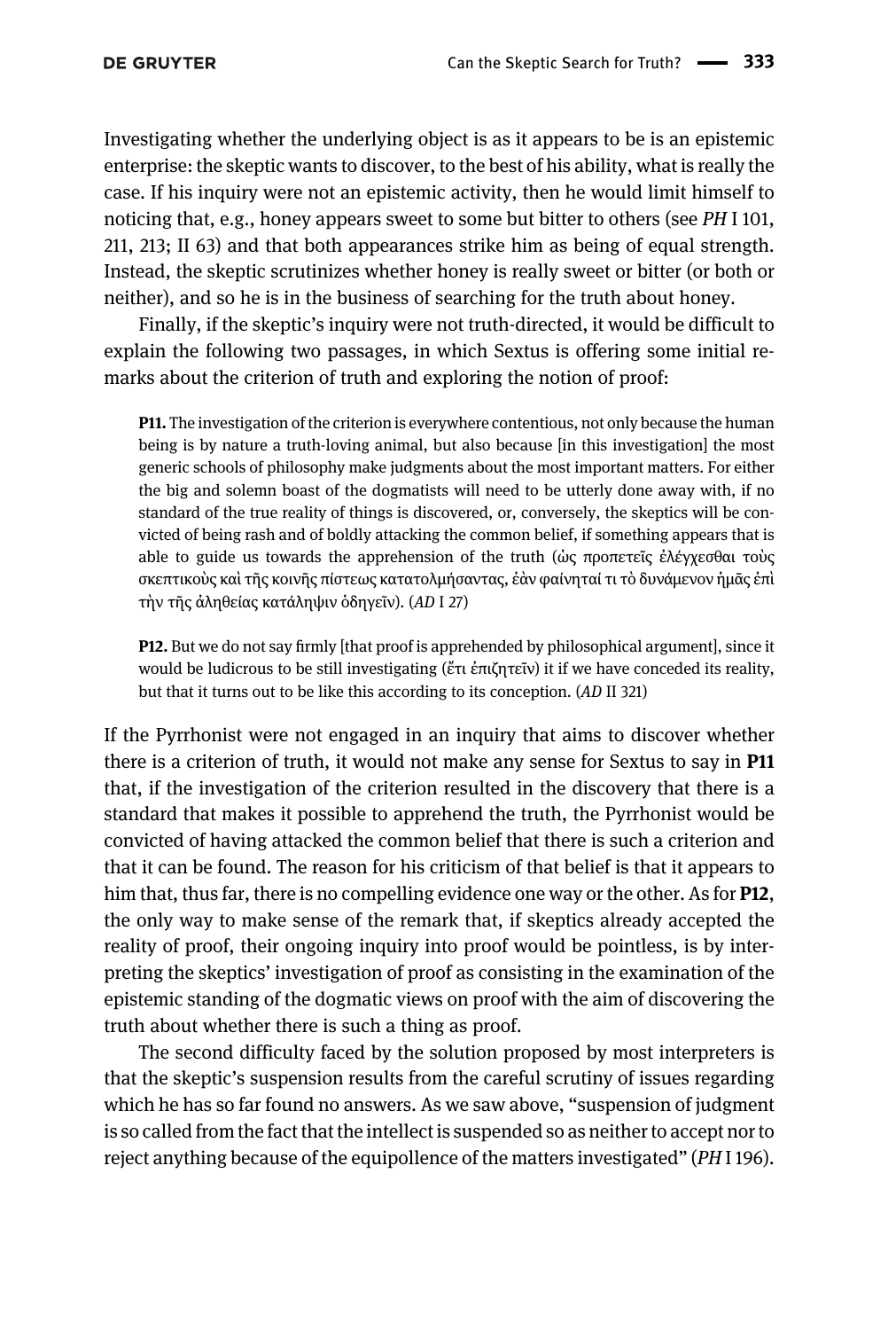Equipollence is defined as "the equality with respect to credibility and lack of credibility (τὴν κατὰ πίστιν καὶ ἀπιστίαν ἰσότητα), so that none of the conflicting arguments takes precedence over any other as more credible (πιστότερον)" (PH I 10), and as "the equality with respect to what appears persuasive ( $\pi$ ιθανόν) to us" (PHI 190; cf. DL IX 79). Also, when explaining "I suspend judgment," Sextus points out that this phrase indicates that "things appear to us equal in respect of credibility and lack of credibility. Whether they are equal, we do not affirm: we say what appears to us about them, when they manifest themselves to us" (PH I 196). Lastly, when explaining "To every argument an equal argument is opposed," he observes that it is to be understood as meaning "To every argument investigated by me that establishes something dogmatically, there appears to me to be opposed another argument, which establishes something dogmatically, equal to it in respect of credibility and lack of credibility" (PH I 203). By my lights, these passages show that there is both a psychological and an epistemic aspect to equipollence. Psychological, because equipollence refers to the way the skeptic is affected by the conflicting arguments: rather than affirming that they are equally persuasive or credible in an objective sense, he limits himself to reporting that they appear equipollent to him. Epistemic, because the conflicting arguments strike the skeptic as being of equal strength as far as their epistemic credentials are concerned. The investigation that has so far resulted in suspension is an epistemic activity inasmuch as, in the course of this activity, each argument's epistemic standing is weighed up in order to determine whether any of them is to be preferred to the others as more credible or persuasive. If this is correct, then the skeptic is not merely interested in developing an expertise in the production of equipollent arguments, but rather carries out a genuine investigation that aims to find the truth – if any there is – about the matters under scrutiny.

It might be objected that my interpretation renders the Pyrrhonist inconsistent because he cannot weigh up the epistemic credentials of conflicting arguments without implicitly endorsing some criterion of truth or justification. In reply, we should not forget, first, that the Pyrrhonist is a thinking being (PH I 24) and that, qua thinking being, he may be influenced by certain criteria of truth and justification that are common in his social and philosophical milieu, even though he refrains from endorsing them. And secondly, this lack of endorsement of such criteria does not mean that he cannot avail himself of them to assess the epistemic standing of the conflicting arguments under investigation. Since he suspends judgment about such criteria rather than reject them, he may put them to the test to see whether they enable him to determine which view (if any) is to be preferred or whether the epistemic credentials of any given view are strong enough. The fact that he does not endorse the criteria in question does not entail that he should be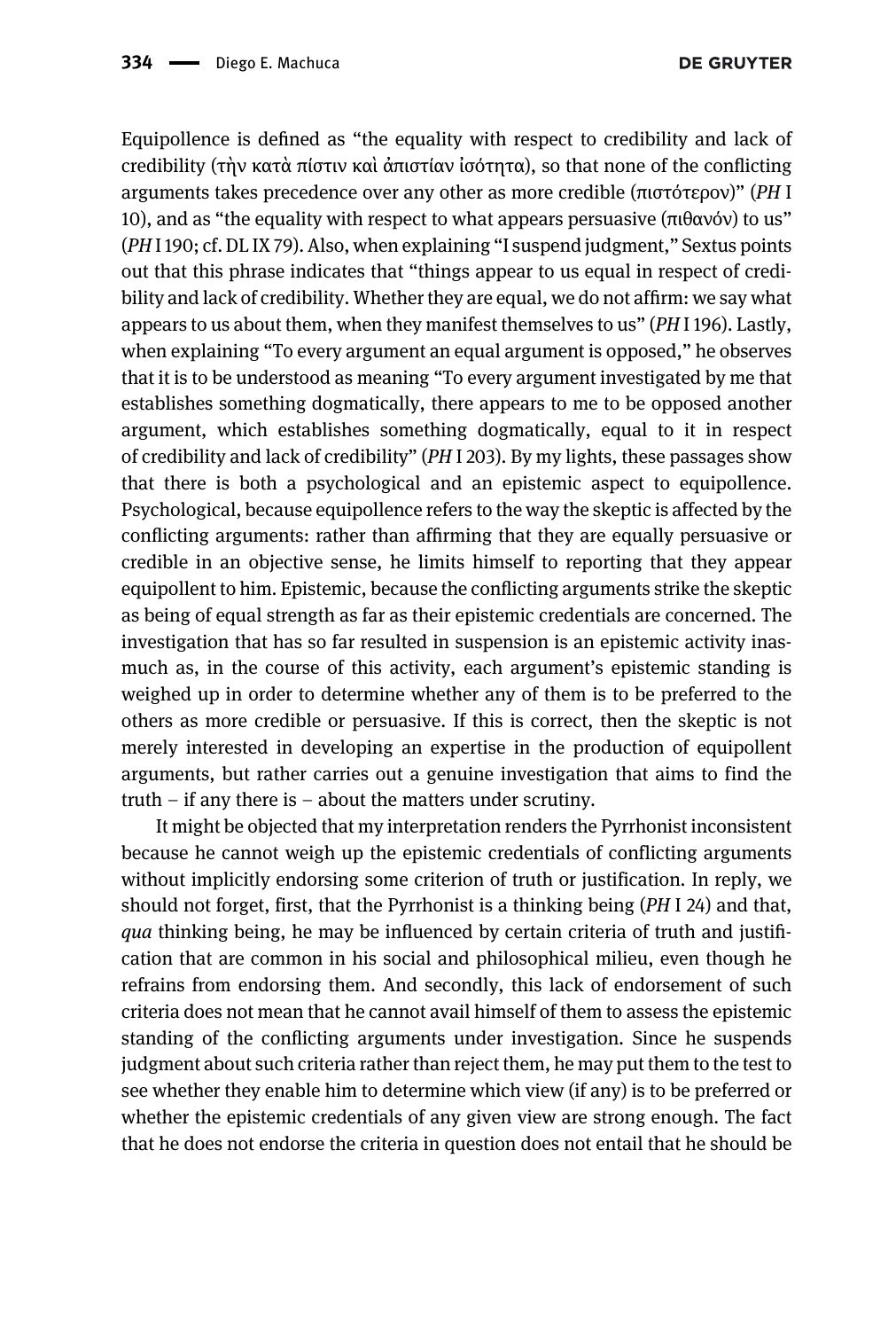utterly unimpressed by the results of their application or that he should permanently distrust the results of any rational assessment.

The third difficulty faced by the solution favored by most interpreters is that, if the Pyrrhonist's inquiry is designed to maintain suspension by producing equally powerful conflicting arguments, then, when examining any issue, he will deliberately choose specific conflicting arguments that, as it appears to him, might strike him as having the same force, while ignoring others that, as it appears to him, might alter such a balance. If at some point in the course of the exercise of the skeptical ability described in P7 the Pyrrhonist stumbled upon an argument that struck him as being more persuasive or credible than the others, he would immediately stop attending to it, with the hope of maintaining suspension. But in doing so, he would be deceiving himself and maintaining suspension artificially. Does any of this sound reasonable as a description of the Pyrrhonist's stance? Is any of this in keeping with the open-minded attitude that Sextus's ascribes to the Pyrrhonist? When Sextus writes, e.g., that the dispute about what is up to us "remains undecidable since we have not up to now discovered a criterion of truth" (PH III 70) or that, since there has so far been an unresolved disagreement about whether the sign is perceptible or intelligible, one must say that the sign is still nonevident (AD II 257), these remarks would make no sense unless the Pyrrhonist was concerned with carrying out an open-minded inquiry into the matters under consideration, assessing the epistemic standing of all the arguments he knows of. If he deliberately set aside some of them, why would he say that he has so far been unable to discover a criterion of truth or that the disagreement about the nature of the sign has as yet remained unresolved? It follows from the interpretation under consideration that, even if, e.g., one of the criteria of truth proposed by the dogmatists were more credible than the others, the Pyrrhonist would purposely ignore it, and hence he would be lying because he would not have really attempted to discover the correct criterion of truth. Rather, he would have deliberately refused to consider the epistemic status of one of the dogmatic views on the criterion of truth. In that case, the reason why the Pyrrhonist has not up to now discovered a standard of truth is simply that he has not really searched for it. All of this sounds absurd to me because the Pyrrhonist is not blind to the evidence. Moreover, if skeptical inquiry were designed to artificially induce and maintain suspension, then the skeptic's arguments and writings could be legitimately dismissed out of hand by his dogmatic rivals. Why engage skeptics in debate or read their writings if they are not really interested in assessing the epistemic credentials of the views under scrutiny? One reason a dogmatist could read Sextus is to see whether his own positive views can withstand the skeptic's dialectical assault, regardless of what Sextus himself is up to as a skeptic. This would be a methodological use of skepticism, similar to that which is characteristic of contemporary epistemological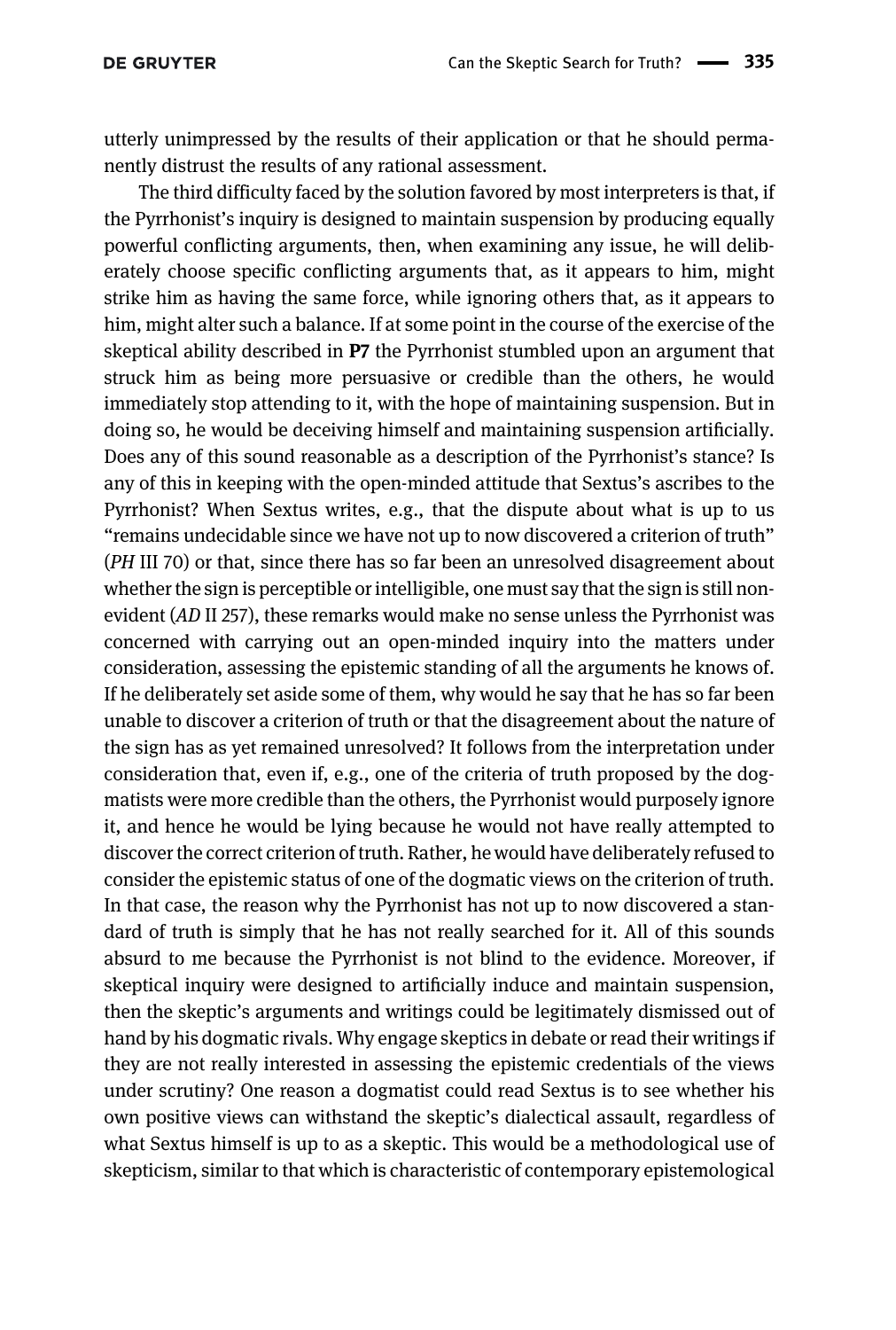**DE GRUYTER** 

discussions of skepticism. But note that, if the skeptic's inquiry were not an epistemic endeavor, dogmatists could rightly accuse him of being disingenuous and of not being in the business of philosophy any longer: despite remarking that he investigates whether the object is such as it appears (P9–P10), the skeptic is not actually trying to find out what is really the case.

It could be objected that attributing to the rejected interpretation of the nature of Pyrrhonian inquiry the notion of artificially maintaining suspension is contentious. If it means that the skeptic does not find the opposing arguments equally balanced and yet suspends judgment anyway, then he is an incompetent skeptic inasmuch as he has not really mastered the skeptical ability. If it means that he willfully ignores a stronger argument in favor of a weaker one that does the job of counterbalancing, then again he is an incompetent skeptic because he should be able to find the necessary counterbalancing arguments. In my view, if the exercise of the skeptical ability with respect to a given issue does not lead a skeptic to suspension, this does not necessarily mean that he is incompetent, for it is possible for an argument bearing on that issue to be stronger than its rival arguments. If the skeptic ruled out that possibility, this would mean that he believes that the truth about the matters under investigation cannot be found because there are always equally powerful arguments both pro and con any matter whatsoever, and that any competent skeptic is able to find those arguments. This is at variance with Sextus's stance, for when explaining the skeptical phrase "To every argument an equal argument is opposed," he remarks that by 'every' he means every argument he has inspected (PH I 202), thereby making it clear that he does not claim that every argument that might be advanced can be opposed by an equally powerful counterargument.

The rejected interpretation was proposed as a solution to the third problem faced by Sextus's description of the skeptic as an inquirer into truth: why does the skeptic remains engaged in truth-oriented inquiry once he has attained undisturbedness? In answering this question, we should bear in mind that there may be reasons other than the desire to attain undisturbedness for the prospective Pyrrhonist to embark on philosophical investigation ([Machuca 2006](#page-27-17), 136–7), and hence that the full-blown Pyrrhonist may have a reason to remain engaged in the inquiry into truth even after attaining undisturbedness. Casey [Perin \(2006](#page-27-18), [2010\)](#page-28-10) opposes those who maintain that the Pyrrhonist takes undisturbedness to be attained only through suspension and, hence, replaces the discovery of truth with suspension as the means to achieving that state of mind, with the result that he loses any interest in the search for truth. Perin correctly argues that Sextus's claim, in P4 and P5, that the Pyrrhonist engaged in the search for truth with the aim of attaining undisturbedness neither amounts to nor entails the claim that the Pyrrhonist did so only to attain that state of mind. Sextus does not exclude the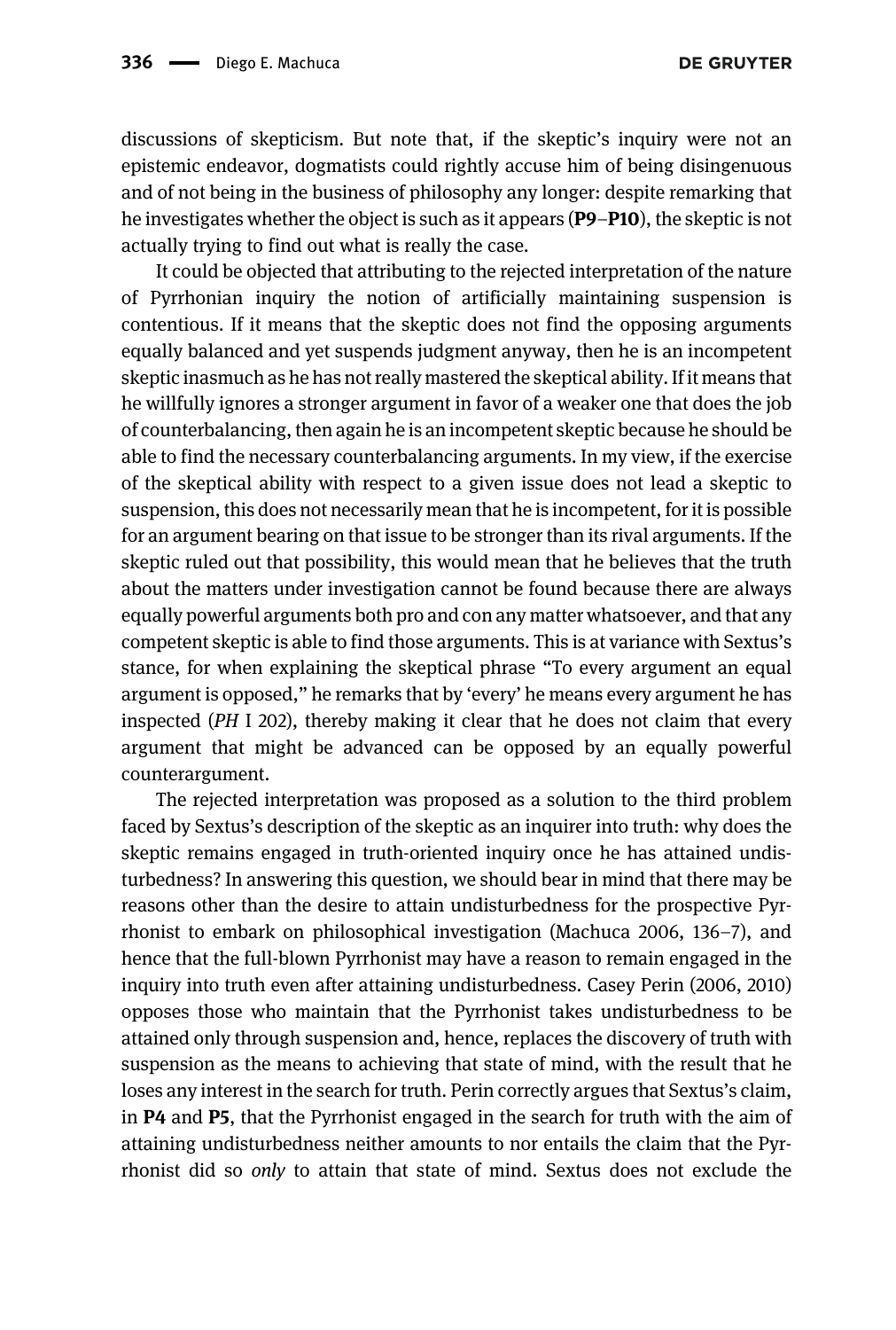possibility that the Pyrrhonist "engages in the search for truth both for its own sake and for the sake of tranquility" [\(Perin 2010](#page-28-10), 15). If the Pyrrhonist did not have an interest in the discovery of truth for its own sake, then he would lack the motive for seeking undisturbedness. For Sextus tells us, in P4 and P5, that the Pyrrhonist seeks undisturbedness because he is distressed by the unresolved conflict of appearances and, hence, by his not knowing whether  $p$  or not- $p$  is the case. This means that the Pyrrhonist has an interest in knowing, and hence a desire to know, whether  $p$  or not- $p$  is the case. The fact that such a desire is unsatisfied is a source of distress for him, and it is this distress that motivates his desire for undisturbedness. Thus, the Pyrrhonist's interest in knowing the truth cannot be an interest in this knowledge as a means to undisturbedness, i.e., cannot presuppose the desire for undisturbedness, since that interest is ultimately the source of this desire (2010, 24). Perin also claims that, given that the Pyrrhonist has an interest in the discovery of truth for its own sake but lacks any such interest in suspension, he has a reason to prefer the former to the latter as a means to undisturbedness (2010, 23–4). Note that the view that the skeptic has an interest in truth for its own sake finds some support in the following passage, where Sextus tells us that skeptics approached both philosophy and the disciplines with the desire to learn the truth, but suspended judgment when confronted with a conflict among equipollent positions:

P13. [The skeptics] experienced the same sort of thing with regard to the disciplines (μαθημάτων) as they did with regard to the whole of philosophy. For just as they approached the latter with the desire to reach the truth, but suspended judgment when confronted with the equipollent conflict and the variation of things (ισοσθενεῖ δὲ μάχη καὶ ἀνωμαλία τῶν πραγμάτων), so too with regard to the disciplines they set out to acquire them, seeking to learn the truth here as well, but when they discovered equal aporias, they did not conceal them. (AM I 6)

Remarkably, in P13 there is no mention of the skeptic's pursuit and attainment of undisturbedness.<sup>20</sup> One may infer from this that the Pyrrhonist began to philosophize also because he had an independent interest in the discovery of truth.

Although I agree with Perin that the Pyrrhonist can, without inconsistency, continue the search for truth because he has an interest in the discovery of truth for its own sake, I have two points of disagreement with his interpretation.<sup>21</sup> The first concerns Perin's failure to distinguish the different stages of the skeptic's

<sup>20</sup> On the basis of P13 and three other passages (PH I 12, 25, 232), I have elsewhere argued that neither the pursuit nor the attainment of undisturbedness should be regarded as essential to Pyrrhonism. See [Machuca \(2006,](#page-27-17) [2020\)](#page-27-19).

<sup>21</sup> Other interpreters who defend the view that the skeptic is engaged in the search for truth include [McPherran \(1989\)](#page-27-20) 165–6, [Everson \(1991\)](#page-27-21) 125 and [Hankinson \(1998\)](#page-27-1) 29–30.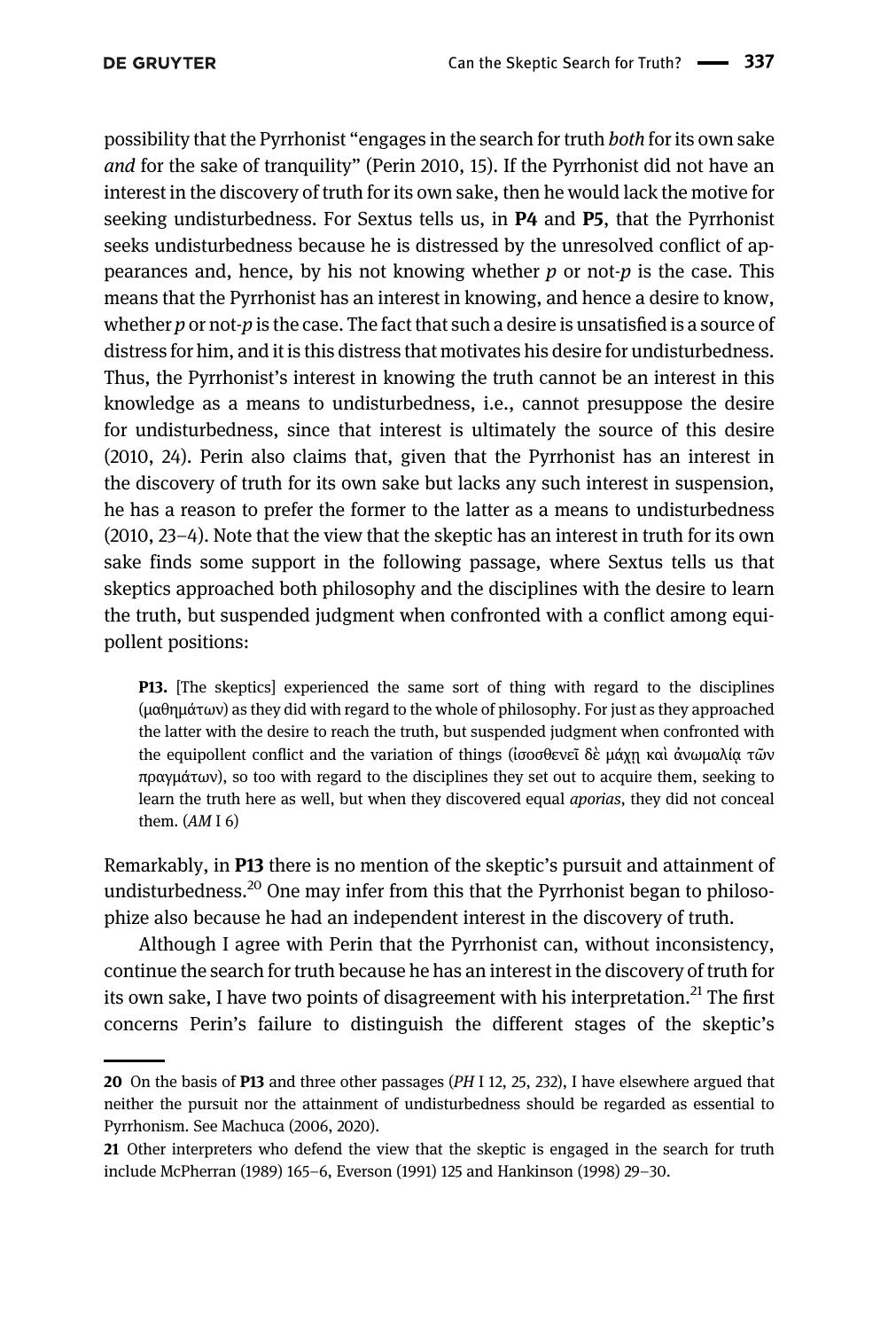philosophical journey. With regard to the option of continuing the investigation  $(PH I 1-3)$ , Perin claims that, "as Sextus indicates elsewhere  $(PH I 12, 25-29)$ , it is the Skeptic's desire for tranquility, together with the fact that it appears to him that he can achieve tranquillity by discovering the truth, that explains why the Skeptic exercises this option" [\(Perin 2010](#page-28-10), 8). This claim is no doubt inexact because, whereas at  $PH$  I 1–3 there is no mention of undisturbedness and Sextus is talking about the full-blown skeptic, at  $PH$  I 12 and 25–29, where the search for undisturbedness is discussed, he is talking about how the prospective skeptic sought to attain that state of mind. Thus, Perin seems to be conflating the beginning of the skeptic's philosophical journey, a stage at which he was still a dogmatist, and the present stage of that journey, at which he is already an out-and-out skeptic.<sup>22</sup> For this reason, I find problematic Perin's claim that "the Skeptic pursues the discovery of truth rather than suspension of judgment as a means to tranquillity" ([2010](#page-28-10), 23). For, to the best of my knowledge, nowhere does Sextus say that the fullblown skeptic seeks to attain undisturbedness by discovering the truth. We must bear in mind that, up to now, the skeptic has achieved undisturbedness only when he suspended judgment, so that it non-doxastically appears to him that he will remain undisturbed if he continues to suspend judgment.<sup>23</sup> Of course, he does not rule out the possibility that this will change in the future, but from this we cannot infer that he prefers the discovery of truth to suspension of judgment as a means to undisturbedness.

My second disagreement with Perin concerns his interpretation of a Sextan argument he calls "the value argument" [\(2010,](#page-28-10) 13). According to this argument, if one believes that something is good, one will be disturbed if one lacks it, and otherwise disturbed by the prospect of losing it; and if one believes that something is bad, one will be disturbed if one has it, and otherwise disturbed by the prospect of getting it ( $PH 127-28$ ; III 237-238). Whereas in **P4** and **P5** we are told that what produces distress is the fact that one does not know whether something is, e.g., good or bad, at PHI 27–28 and III 237–238 we are told that what produces distress is having the belief that something is good or bad. In Perin's view, not only is the

<sup>22</sup> Perin himself at certain points distinguishes between the person who *becomes* a skeptic and the person who is already a skeptic [\(Perin 2010](#page-28-10), 14, 17). Although nowhere does Sextus distinguish between the prospective skeptic and the full-blown skeptic, this distinction is in perfect accord with his account of why the skeptic began to do philosophy and how he ended up suspending judgment. Let me also note that the reason why I say that the prospective skeptic is a dogmatist is that, although he is in a state of *aporia* regarding which appearances are true and which are false, he still believes, as observed in the preceding section, that there is a truth about the matters under investigation and that it can be apprehended.

<sup>23</sup> Of course, the skeptic does not believe that there is a causal connection between suspension and undisturbedness (see, e.g., [Machuca 2006,](#page-27-17) 116–7).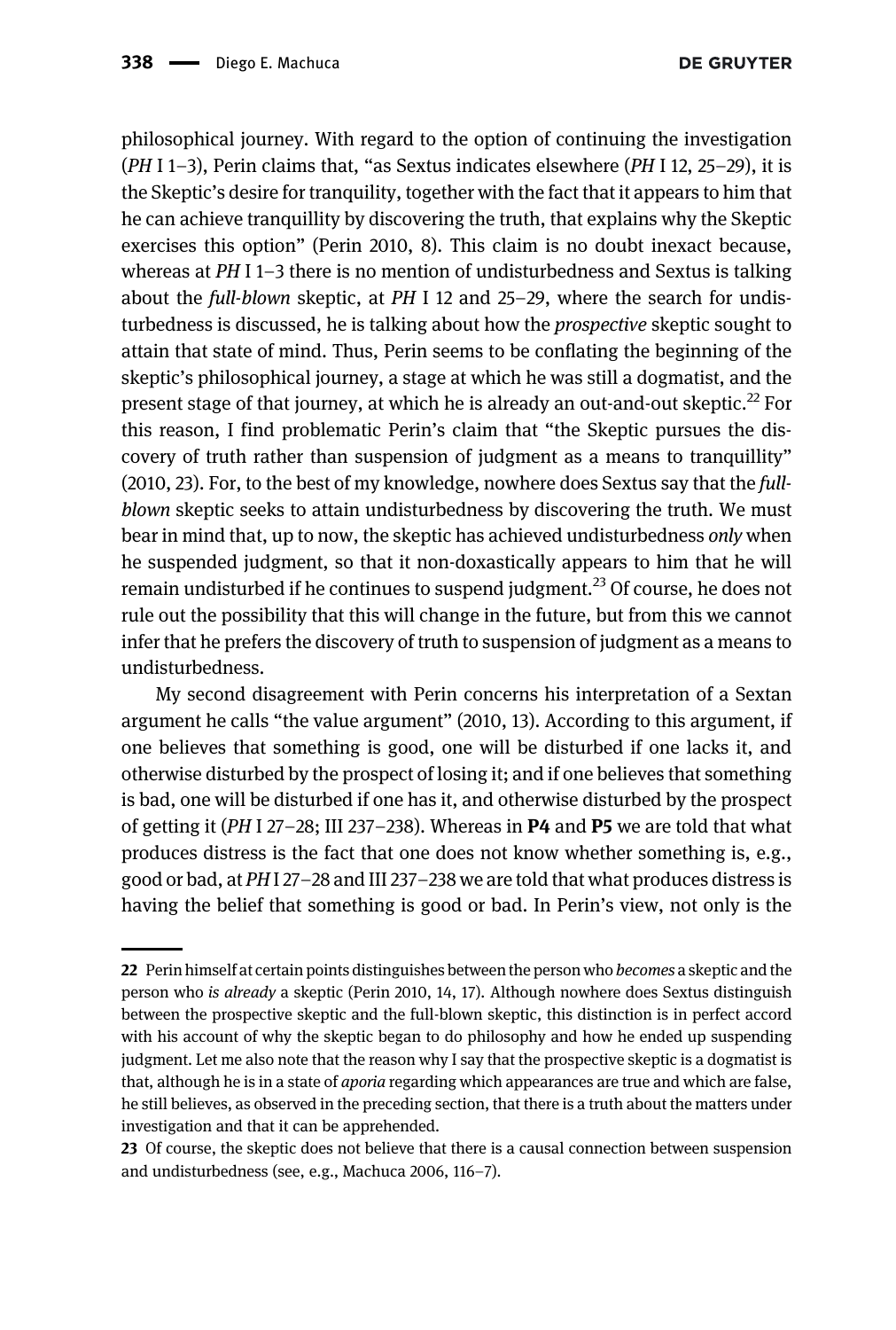value argument "very much like a piece of dogmatism" [\(2010](#page-28-10), 13), but also Sextus should discard it because it is incompatible with the search for truth. For in those cases in which a person is disturbed by his holding beliefs about anything being good or bad by nature, undisturbedness can be achieved only through suspension insofar as any belief of that sort produces distress, even if it is "a true belief formed as a result of investigation on the basis of considerations that establish its truth" (*ibid.*). In such cases, discovering the truth about the value of something, and thus forming the belief that it is good or bad, is not a means but an obstacle to undisturbedness (2010, 25). Although I agree with Perin that there is some degree of tension here between epistemic and practical goals, I think there are four reasons to claim that the value argument should not be discarded.

The first reason is that it is not "a piece of dogmatism" because it is not to be understood as an argument to which the Pyrrhonist is doxastically committed, i.e., as an argument he believes to be sound. Rather, it is to be understood as a dialectical argument when he uses it while engaging the dogmatists in debate, and as a report of the way things appear to him when he is describing his own experience. In neither case is there any reason for the Pyrrhonist not to say that those who hold evaluative beliefs are disturbed: if the argument succeeds in counterbalancing those advanced by the dogmatists, then it is dialectically effective; and if the report strikes him as an accurate description of the way he is affected, then he would be lying if he said something different.

The second reason is that the value argument fits well with Perin's explanation of the source of the prospective Pyrrhonist's disturbance. He maintains, as we saw, that the prospective Pyrrhonist seeks undisturbedness because he is disturbed, and that he is disturbed because he desires to know the truth for its own sake but has been unable to satisfy such desire. I think there is a reason for his desire to discover the truth. I have elsewhere argued that in Sextus's works it is possible to identify three sources of doxastic disturbance – namely, the existence of unresolved conflicts of appearances, the holding of beliefs in general, and the holding of evaluative beliefs in particular – and that they are actually related.<sup>24</sup> First, the prospective skeptic was distressed by the existence of unsettled conflicts of appearances because he believed this to be something bad, the reason being that he took the discovery of truth to be something valuable. Second, holding nonevaluative beliefs (understanding belief in  $p$  as taking  $p$  to be true) is a source of disturbance only insofar as one also holds the belief that believing what is true is of objective value. If this is correct, then dogmatists take having true beliefs and avoiding false ones to be something good: approaching the truth about the matters under investigation is an aim that is taken to be of intrinsic and real value. My

<sup>24</sup> See [Machuca \(2019a\);](#page-27-22) cf. [Machuca \(2011b\)](#page-27-23) 253, ([2013\)](#page-27-24) 209 and [\(2019b](#page-27-25)) 216 n. 17.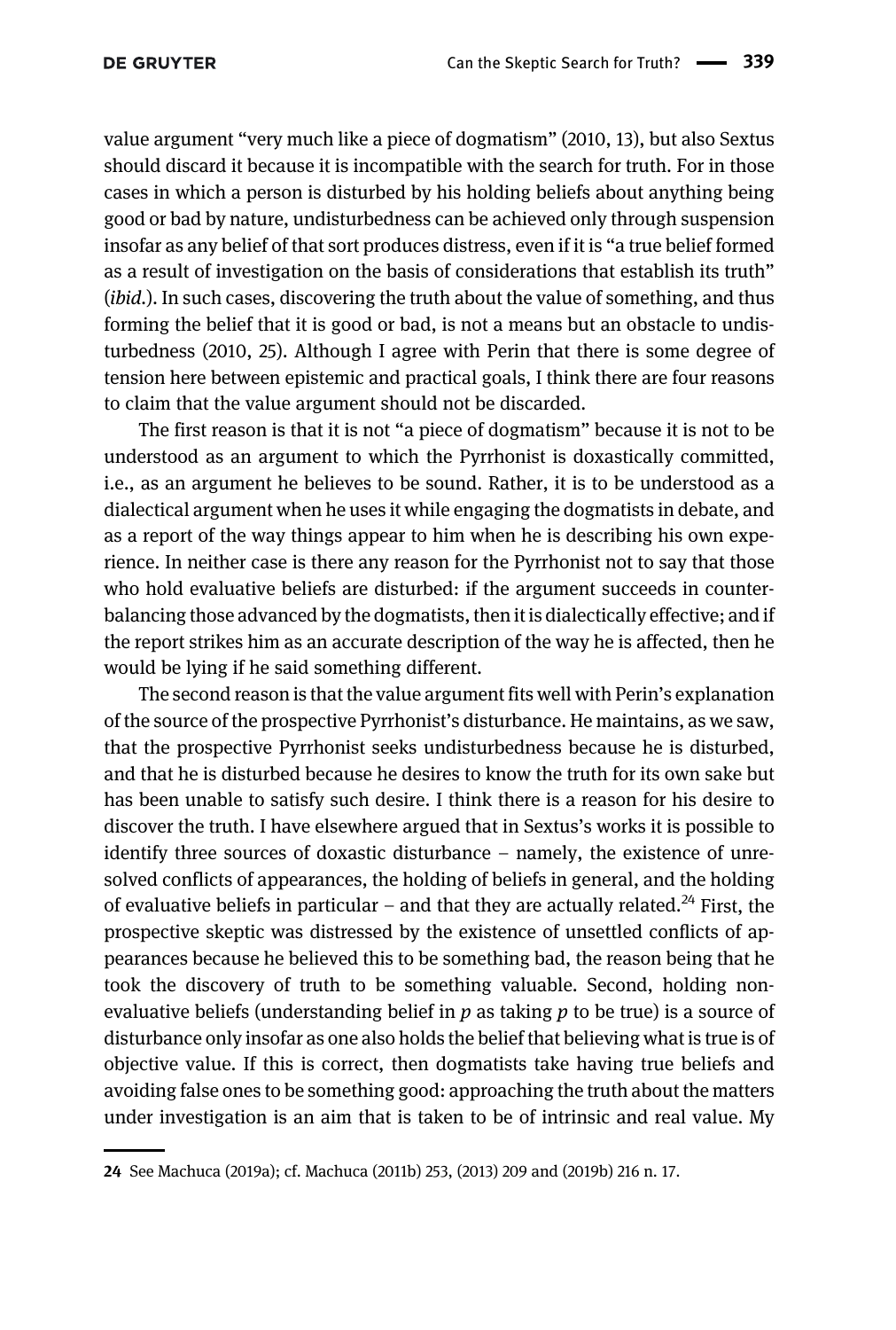suggestion is, then, that the prospective skeptic desires to know the truth about the matters into which he inquires because he believes that knowledge of the truth is something good, and so becomes distressed when failing to acquire that knowledge, i.e., that good.<sup>25</sup> Hence, I think that Perin is wrong in saying that, "when [the skeptic] has suspended judgment about the matter but is once again distressed by the fact that he does not know whether  $p$ , he pursues the discovery of truth rather than suspension of judgment as the means to tranquillity" (2010, 26). If the skeptic were once again troubled by the fact that he does not know whether  $p$ , this would mean that he is once again holding the belief that knowing the truth is of objective value, and given his past experience, it would non-doxastically appear to him that it is preferable to try to achieve undisturbedness by getting rid of that disturbing belief rather than by discovering the truth.

If my interpretation of the sources of doxastic disturbance found in Sextus's texts is on the right track, then the importance of the value argument lies in that it enables us to explain why the prospective skeptic approached philosophy: it offers the final step of Perin's explanation, which appeals to an unsatisfied desire, since it explains why the prospective skeptic desires to know the truth and hence embarks on its search. But what about the full-blown skeptic's engagement in truth-directed inquiry? Since he lacks the belief that discovering the truth is good or valuable, the likely reason why he remains engaged in truth-directed inquiry is his own contingent psychological constitution: he has an inquisitive and curious

<sup>25</sup> [Bett \(2020\)](#page-26-16) 11 n. 11 rejects my distinction in [Machuca \(2019a\)](#page-27-22) between three rather than two sources of doxastic disturbance on the grounds that the existence of unresolved conflicts of appearances and the holding of non-evaluative beliefs actually amount to the same thing: "The person who is troubled by not having been able to decide among the conflicting appearances no doubt has a number of beliefs, along with an uncomfortable sense that these beliefs may not be anchored in the nature of things; the beliefs and the unresolved inquiry are both parts of a single package. And when Sextus speaks of ataraxia following from a generalized suspension of judgment (PH I 26, 29), he can quite well be read as referring to this person's withdrawal from both the attempt to decide among the appearances and to their withdrawal from the beliefs that they hold in this state of uncomfortable uncertainty." In reply, let me first remark that whereas the reason why the prospective Pyrrhonist is disturbed by his inability to resolve conflicts of appearances is that he regards the failure to discover the truth as bad, the reason why he is disturbed by his holding non-evaluative beliefs is that he regards believing what is true as good. Secondly, although the prospective Pyrrhonist believes that there is a truth and that knowing it is of objective value, he does not hold beliefs about the issues regarding which he has conflicting appearances inasmuch as he is in state of aporia as to which conflicting appearances he should assent to. Thirdly, by suspending his former beliefs the Pyrrhonist does not abandon his attempt to resolve the conflicts of appearances inasmuch as his ongoing engagement in the inquiry into truth consists in the examination of whether any one of the conflicting appearances corresponds to how things really are. Of course, Bett would not agree with this third remark because, as we saw, he does not think that the Pyrrhonist is engaged in truth-directed inquiry.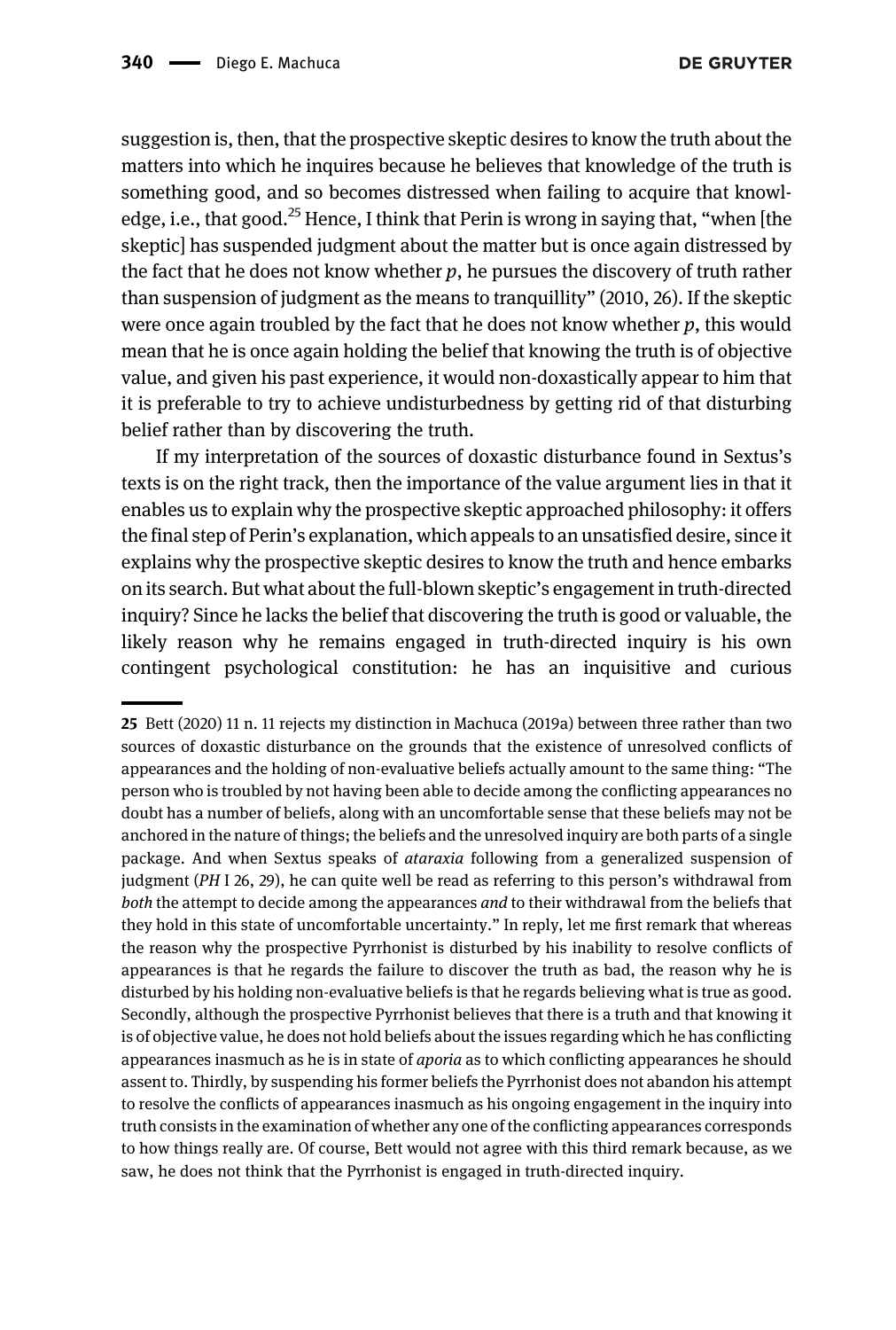temperament that has been shaped by such factors as his upbringing, education, life experiences, socio-cultural milieu, and philosophical training. Just as the fullblown skeptic's desire for undisturbedness differs from that of the prospective skeptic in that the latter does, while the former does not, believe that that state of mind is something valuable by nature, so too does the full-blown skeptic's interest in philosophical investigation differ from that of the prospective skeptic in that the latter does, while the former does not, believe that knowing the truth is something valuable by nature.<sup>26</sup> I propose a deflationary reading of both the full-blown skeptic's search for undisturbedness and his engagement in truth-oriented investigation according to which these are mere preferences with which he is left after suspending judgment and to which he has no doxastic commitment.

With respect to the third reason for thinking that the value argument should not be discarded, note that, if my interpretation of the real source of doxastic disturbance is correct, then if one suspends all evaluative beliefs – including the belief that discovering the truth about any matter is in itself valuable – one can still hold non-evaluative beliefs without being disturbed. Hence, if after carrying out an inquiry the Pyrrhonist discovered the truth about a non-evaluative matter, thereby acquiring a belief about what the truth regarding that matter is, he would of course cease to be a Pyrrhonist, but it seems that he would not lose his undisturbedness unless he acquired the additional belief that believing the truth in question is of objective value.

As for my final reason for disagreeing with Perin about whether the value argument should be discarded, it is worth emphasizing that the skeptic does not believe or claim to know that holding evaluative beliefs, whether true or false, is a cause of disturbance, but merely reports that that is how it appears to him to be. Insofar as he is merely reporting an appearance when referring to the obstacle to the attainment and maintenance of undisturbedness and insofar as he suspends judgment, he cannot rule out the possibility that things will not happen the way it appears to him they will happen. That is to say, it could be the case that, even if the Pyrrhonist discovered the truth about an evaluative matter or even if he discovered the truth about a non-evaluative matter and acquired the belief that knowing such a truth is of objective value, undisturbedness would not be lost. He cannot discount that possibility because it also appears to him that, up to this point, he has never

<sup>26</sup> I therefore disagree with Máté Veres'[s \(2020,](#page-28-8) 106) claim that the discovery of truth is a dogmatic goal that Sextus does not endorse. Whereas as a prospective skeptic Sextus did take the discovery of truth to be something valuable he should endeavor to attain, as a full-flown skeptic he is still interested in finding the truth about the matters being investigated, if any there is, because he happens to have an inquisitive and curious temperament.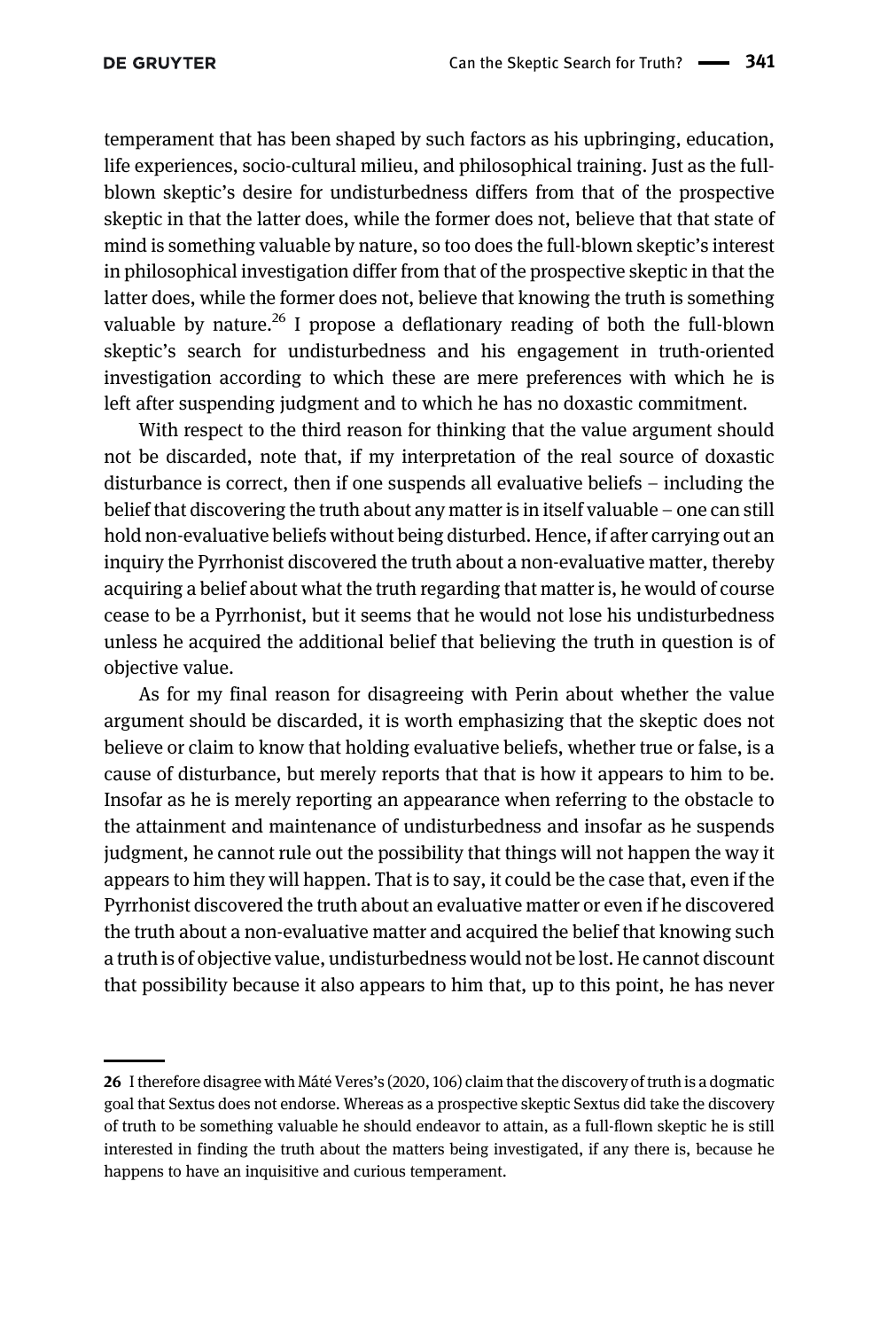**DE GRUYTER** 

found the truth – if any there is – about the matters under investigation, and hence he does not know what would happen if he did.

Let me now consider **P7** and **P8**, which Bett regards as incompatible with the engagement in ongoing truth-directed inquiry. It is true that in P7 there is no explicit mention of the inquiry into truth. But note, first, that the passage does mention suspension, which, as noted above, presupposes previous inquiry inasmuch as it is a mental state reached after having carried out inquiries into the various issues about which the skeptic suspends judgment. Second, by my lights, producing oppositions among arguments – which includes contrasting arguments put forth by the dogmatists, coming up with new arguments to be opposed to those put forth by the dogmatists, or even coming up with new arguments both pro and con – is the skeptic's way of carrying out his inquiries. For it is in this way that he assesses the epistemic standing of the conflicting arguments. If this is so, then saying that suspension is reached after having carried out an investigation amounts to the same as saying that it is reached after having exercised the ability to produce oppositions. The exercise of this ability has thus far, because of the equipollence of the opposed arguments, resulted in suspension, which is why the exerciser of the ability is a skeptic  $(PHI 11)$ . But it may well have a different effect in the future if one of the opposed arguments strikes the exerciser of the oppositional ability as being stronger than the others. Pyrrhonian ζήτησις consists in σκέψις understood as inquiry: it is a particular type of investigation, one that consists in the ability to set up oppositions in order to assess the epistemic credentials of the opposed arguments. If the full-blown Pyrrhonist exercises this ability and finds the opposed items equipollent, then he will remain a skeptic. If he does not, then he will have discovered, by his own lights, the answer to one of the questions being investigated. In that case, he will no longer be a skeptic – given that at PH I 223 Sextus says that the person who holds even a single belief is not a skeptic<sup>27</sup> – but he might continue to use the oppositional ability in investigating other issues.

As for P8, if my interpretation according to which producing oppositions among arguments is the skeptic's way of carrying out his inquiries is correct, then saying that the skeptic inquires into natural phenomena "in order to be able to oppose to every argument an equal argument and for the sake of undisturbedness" is not at variance with saying that he is engaged in truth-directed inquiry. Someone

<sup>27</sup> Sextus explains that, even if Plato sometimes speaks in skeptical fashion, he cannot be deemed a skeptic simply because the person "who dogmatizes [i.e., holds beliefs] about a single thing, or in general prefers one appearance to another in respect of credibility and lack of credibility, or makes assertions about any non-evident matter, adopts the distinctive character of the dogmatist" (PH I 223).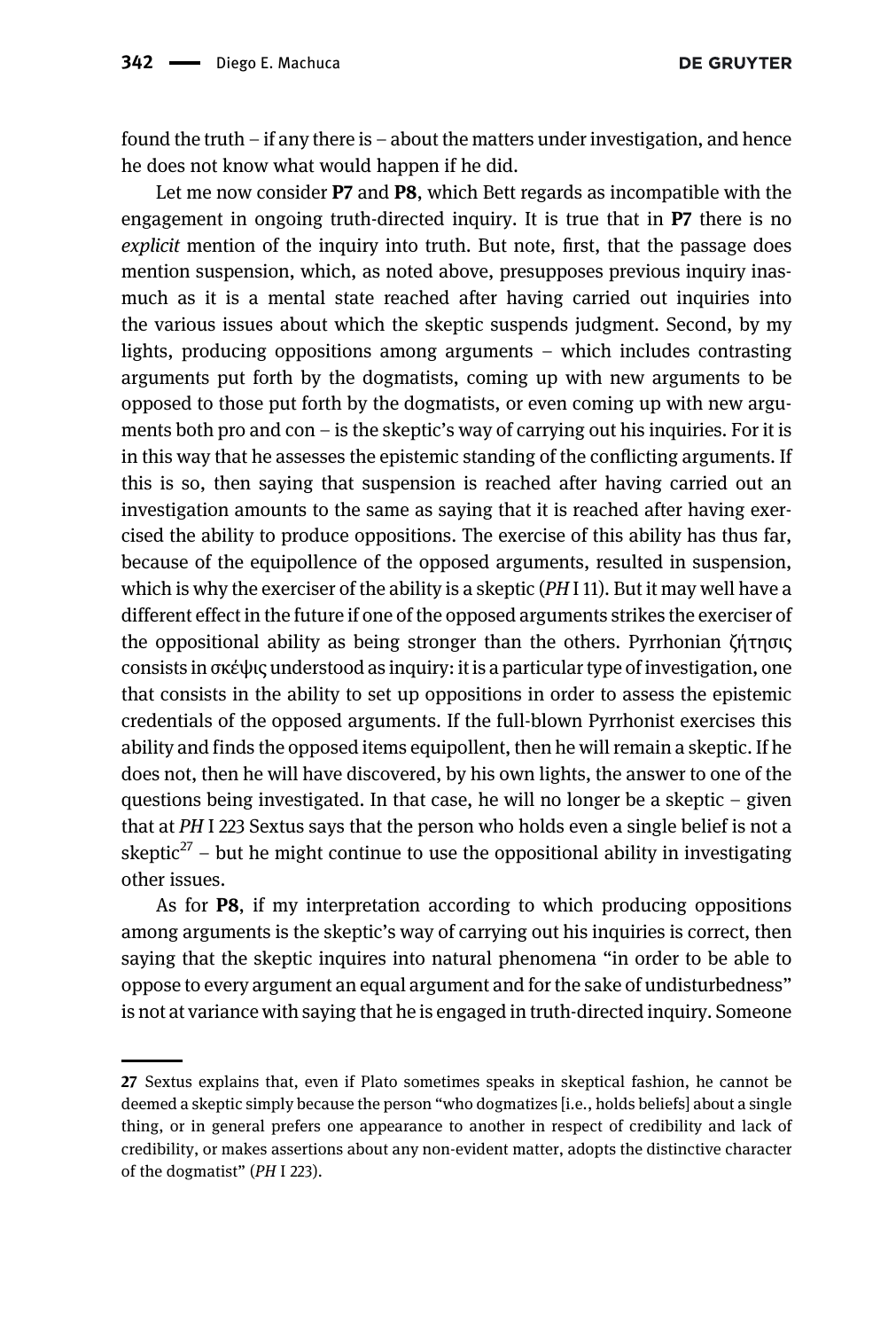might claim that the καί is epexegetic: "in order to be able to oppose to every argument an equal argument, that is, for the sake of undisturbedness." The skeptic thus opposes equal arguments to each other only because this enables him to attain undisturbedness. This interpretation cannot be correct, though: given that in the sentence in question Sextus is referring to the constitutive and the causal principles of skepticism explained in P4, if the καί were epexegetic, then in P8 he would be conflating the two principles. Hence, there are two independent reasons for the skeptic's engagement in the inquiry into natural phenomena. The first reason, which refers to the main constitutive principle of skepticism, is to be explained by reference to the skeptic's inquisitive and curious temperament, which motivates him to assess the epistemic standing of the conflicting arguments. The skeptic opposes to every argument concerning natural phenomena a rival argument that *prima facie* strikes him as equally persuasive because, by so doing in the course of his inquiry, he weighs up their epistemic credentials. He cannot rule out that, after the inquiry is completed, one of the arguments will strike to him as more persuasive than its rival. It could be objected, though, that the first sentence of P8 makes it clear that the skeptic does not leave open the possibility of eventually arriving at a justified view as a result of his examination of the epistemic standing of the conflicting arguments. By contrast, I interpret the sentence as saying that the skeptic's aim in engaging in the inquiry into natural phenomena is not to make assertions in the manner of the dogmatists, that is, without first pondering the competing views on the issue under inquiry. Sextus thinks that dogmatism is characterized by arrogance, rashness, and self-satisfaction (PH I 20, 62, 90, 177, 186, 212; II 17, 21; III 2, 235, 280–281) because dogmatists hold fast to their views on  $p$  without taking careful account of rival views on  $p$ .

The second reason for the skeptic's engagement in the inquiry into natural phenomena, which refers to the causal principle of skepticism, is to be explained by a desire that the skeptic happened to have and that he might stop having while remaining a skeptic.<sup>28</sup> Given his past experience, it appears to him that, if after the inquiry is completed the opposing arguments strike him as equipollent and he is therefore forced to suspend judgment, he will preserve his undisturbedness. Although the skeptic has the non-doxastic expectation that undisturbedness will be maintained by producing oppositions among arguments that appear equally strong to him, P8 presents, in my view, the two reasons as independent of each other: if one of them were abandoned, the skeptic would still engage in the inquiry into natural phenomena (or logic or ethics) because of the other. This is confirmed

<sup>28</sup> See note 20 above.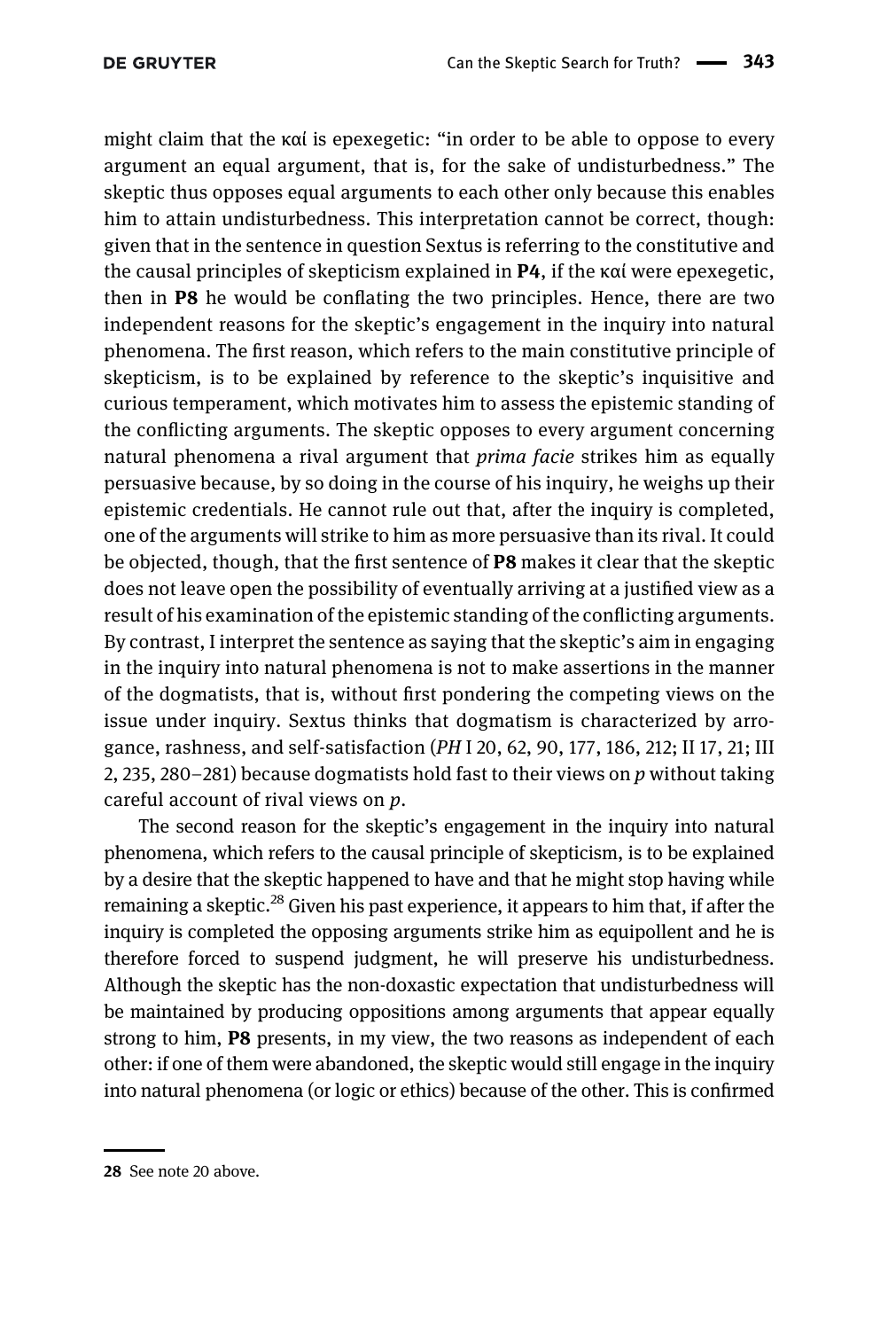by the fact that, once again, the two reasons correspond to the constitutive and the causal principles of skepticism laid out in P4.<sup>29</sup>

I would now like to quote and examine two final texts that seem to run counter to my interpretation of the goal of skeptical investigation. In the first, Sextus is in the course of elucidating the skeptical phrase "To every argument an equal argument is opposed," while in the second he explains how the skeptic proceeds in the investigation of the sign.

P14. But some also utter the phrase thus: "To every argument an equal argument is to be opposed," requesting the following as an exhortation: "To every argument that establishes something dogmatically let us oppose an argument that investigates dogmatically, equal in credibility and lack of credibility, and conflicting with it." To address their statement to the skeptic, they use the infinitive in lieu of the imperative: "to be opposed" in lieu of "let us oppose." They make this exhortation to the skeptic, lest he be somehow deceived by the dogmatist into giving up the investigation<sup>30</sup> and, by being rash, miss the undisturbedness apparent to them, which (as we suggested before) they think supervenes together with suspension of judgment about everything. (PH I 204–205)

P15. But at present one must remember the skeptical practice (τὸ σκεπτικὸν ἔθος). This is to expound the arguments against the reality of the sign not with confidence or assent (for to do such a thing would be equivalent to maintaining, like the dogmatists, that a sign exists), but so as to bring the investigation into equipollence (ὥστε εἰς ἰσοσθένειαν τὴν ζήτησιν ἄγειν), that is to say,<sup>31</sup> to show that it is as credible (πιστόν) that a sign exists as that it does not, or, conversely, that it is as incredible that a sign is real as that it is unreal. For as a result equilibrium and suspension of judgment are produced in the intellect (ἡ ἀρρεψία καὶ ἡ ἐποχὴ γίνεται τῇ διανοίᾳ). And indeed, because of this even he who seems to contradict us, when we say that nothing is an indicative sign, is helping us and, getting ahead of us, he himself constructs the part that should be constructed skeptically. For if the arguments against the sign compiled by the aporetics are extremely strong and almost incontrovertible, and those of

<sup>29</sup> Although he is among the few interpreters who claim that the skeptic does, and can, engage in truth-directed inquiry, Perin too regards P8 as being incompatible with the skeptic's ongoing investigation. He maintains that in P8 "Sextus denies that the Skeptic is engaged in philosophical investigation of the natural world," that Sextus remarks that "the Skeptic is not engaged in philosophy at all" ([Perin 2010,](#page-28-10) 118 n. 6), and that Sextus "writes that the Skeptic investigates topics in the various areas of philosophy … with a view not to discovering the truth but to creating the kind of conflicts between candidates for belief that induce first ἐποχή and then tranquility" ([2018](#page-28-9), 127 n. 12). I think that, like Bett, Perin fails to realize that producing oppositions among arguments so as to weigh up their epistemic credentials is the skeptic's main way of carrying out his inquiries. Sextus explicitly points out that the skeptic engages in the inquiry into natural phenomena, and qua skeptic he cannot carry out his inquiry by making assertions (otherwise, he would be a dogmatist), but by producing oppositions among arguments so as to evaluate their soundness.

<sup>30</sup> I here excise περὶ αὐτοῦ, following [Annas and Barnes \(2000\)](#page-26-4).

<sup>31</sup> I interpret the καί as epexegetic.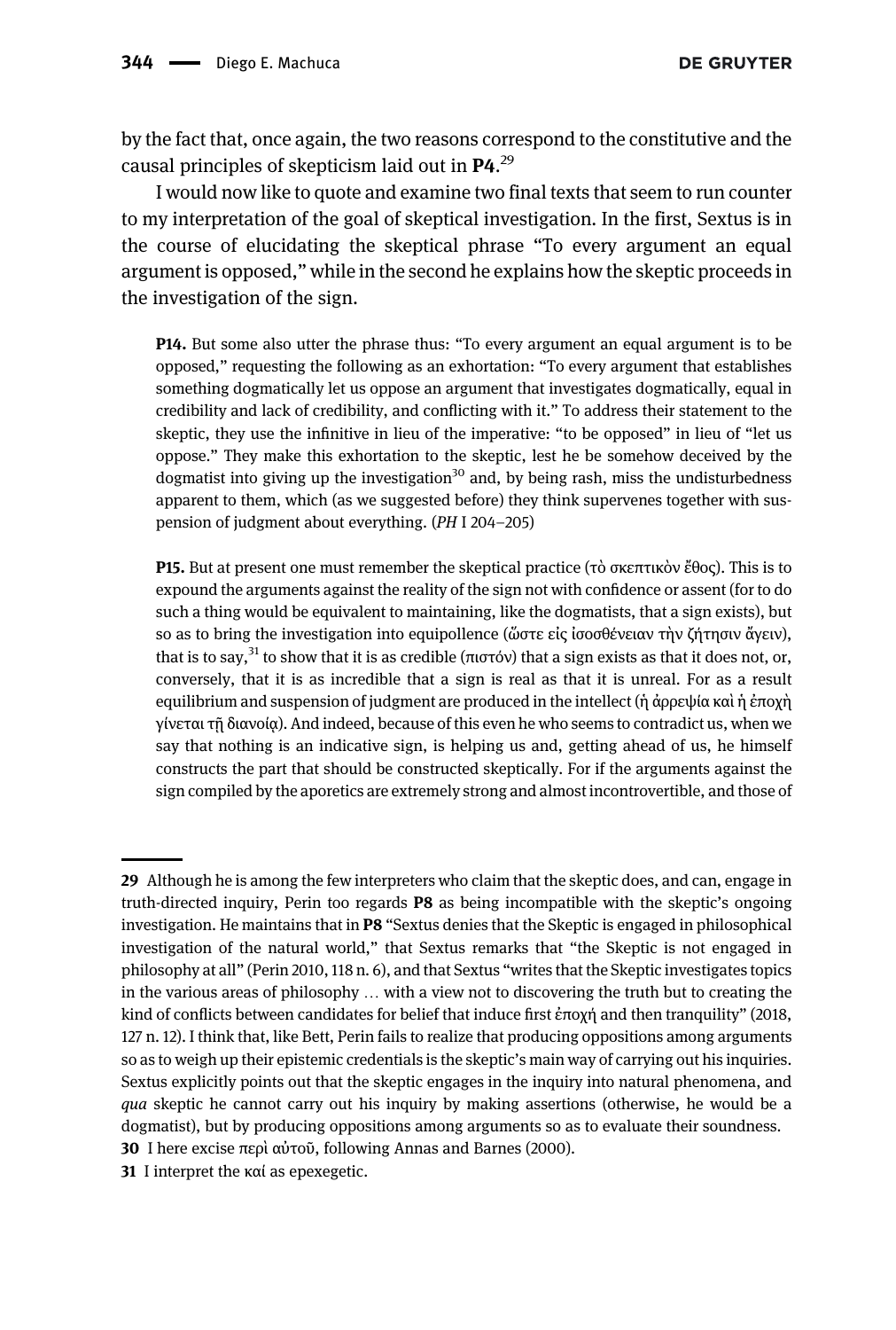the dogmatists establishing its reality are not inferior to the former, one must at once suspend judgment about its reality and not side unfairly with either party. (AD II 159–160)

The first thing to note is that in **P14** Sextus is reporting the way others use the phrase "To every argument an equal argument is opposed," namely, as an exhortation to the skeptic to oppose to every argument a conflicting and equally credible argument. Given that this use is different from Sextus's own use explained at PH I 202–203, one could argue that it cannot be taken to express his own stance on the goal of skeptical investigation. But even setting this point aside, I do not think that P14 unambiguously says that the skeptic's inquiry is not truth-directed. The text does give the impression that the only reason why the skeptic should not give up his investigation is that, if he did, he would not attain across-the-board suspension, which has so far been accompanied by undisturbedness. It thus seems that the goal of skeptical investigation is not finding the truth about the matters under scrutiny  $-$  if any there is  $-$  but inducing suspension and undisturbedness. But note that both the idea of being deceived by the dogmatists into abandoning the investigation and the idea of acting in a rash manner could be taken to indicate that the Pyrrhonist does not want to give his assent to a given claim without having conclusive reasons to do so. If one has stopped inquiring into a given matter because one has been deceived, it seems that one has wrongly believed that one has made a discovery regarding that matter. And if one has stopped suspending judgment about whether  $p$  is the case because one has acted out of rashness, it seems that one has given one's assent to a claim without having carefully assessed its epistemic credentials. In both cases, the Pyrrhonist's concern is epistemic, not pragmatic.

P15 can be taken to undermine my interpretation of the goal of skeptical inquiry because Sextus seems to be saying that the skeptical procedure consists exclusively in bringing the investigation of the sign (or any other matter) into equipollence in order to attain suspension of judgment, and not in assessing the epistemic standing of the conflicting views on the sign (or any other matter). The skeptic wants to maintain the state of suspension no matter whether the conflicting views under scrutiny are really equipollent or no matter whether they would strike the skeptic as being of unequal strength if he examined them more thoroughly. In reply, it should be noted that in P15 Sextus's purpose is to make entirely clear that the skeptic does not endorse the arguments against the reality of the sign that he puts forward. And he does not endorse them because the opposing arguments appear to be of equal strength. We should bear in mind that Sextus is describing to the reader an epistemic situation in which, *qua* skeptic, he already finds himself after having assessed the epistemic standing of the arguments pro and con the reality of the sign. He is explaining to the reader how it is that the skeptic's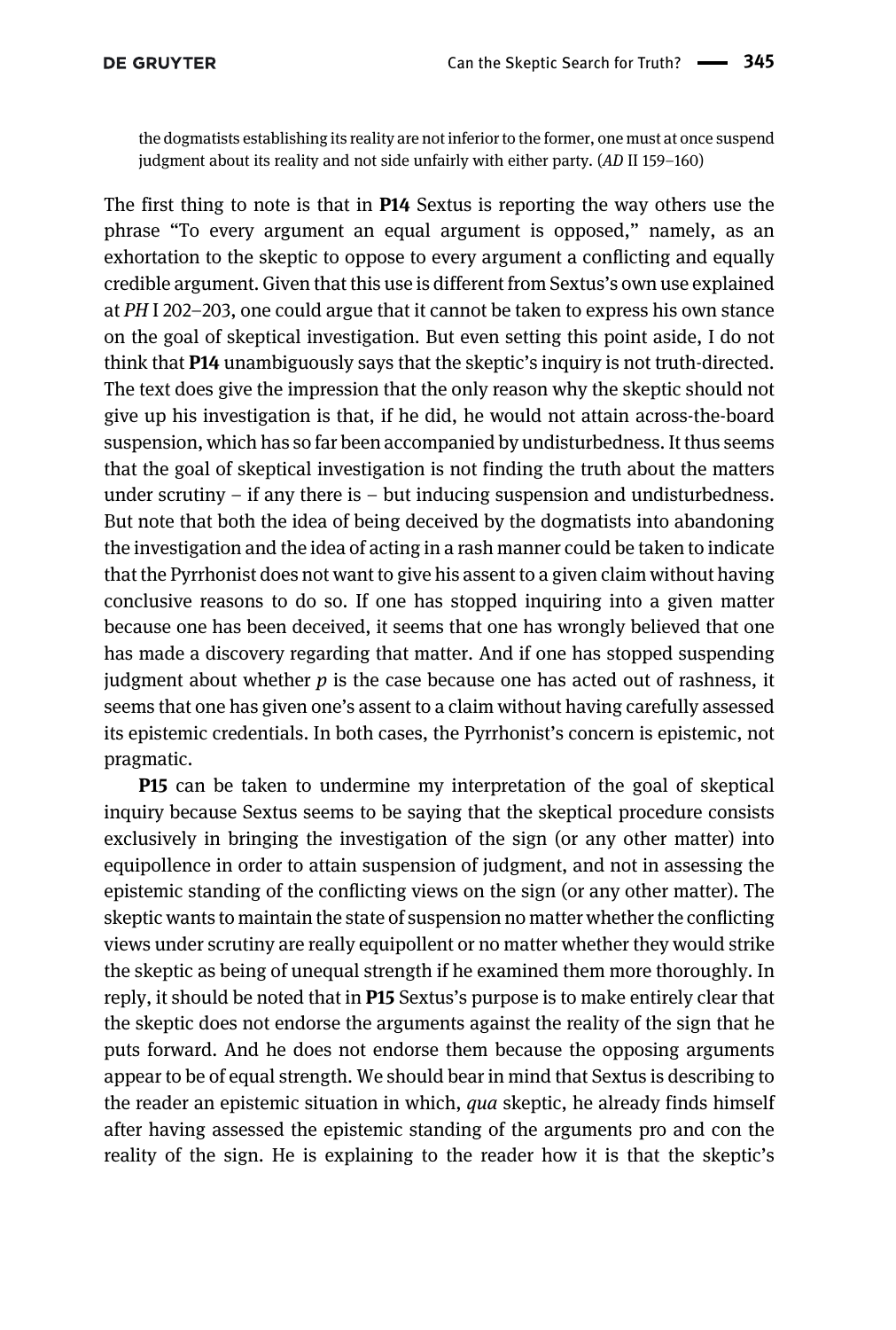investigation has thus far ended up in equipollence (or equilibrium) and suspension.

### <span id="page-25-0"></span>4 Conclusion

I have argued that Sextus depicts skeptical inquiry as truth-directed and that the skeptic can, without inconsistency, engage in such an inquiry. The skeptic has both epistemic and practical goals. Given that these goals are independent of each other, the skeptic's desire to maintain the state of undisturbedness does not render him blind to the epistemic standing of the opposing arguments he considers in his investigations.

In closing, let me remark that, if the skeptic decides to stop inquiring, he does not thereby stop suspending judgment. For to stop inquiring does not necessarily mean that the skeptic has made a positive or negative discovery about any of the matters he has investigated. It may just mean that he has lost interest in investigation. Suspension of judgment is thus compatible with both continuing the investigation and ceasing it. A person who has ceased to inquire may well maintain his suspensive state of mind regarding the question whether  $p$  as a result of his previous inquiry into whether  $p$ . We should bear in mind that the skeptic's engagement in ongoing inquiry is to be explained by both his second-order suspension of judgment and his inquisitive and curious temperament. His secondorder suspension leaves open the possibility that the truth about the matters about which he suspends judgment might be found and, hence, explains the openmindedness with which he carries out his inquires, but what motivates him to keep investigating those matters is his inquisitive and curious temperament. Now, if the skeptic ceases to be engaged in inquiry, does this mean that he is no longer a skeptic? The reply depends on whether both suspension and involvement in ongoing inquiry are essential features of the skeptical philosophy. I am inclined to answer the question in the affirmative because Sextus tells us that the skeptic's continuing engagement in investigation is what distinguishes his stance from the other two main types of philosophy  $(PH I 1-4)$  and that 'investigative' is one of the appellations of the skeptical outlook (PH I 7).<sup>32</sup> Hence, the association of the

<sup>32</sup> Sextus's remarks that suspension is a state of mind that comes about in the skeptic after an investigation he has conducted (PH I 7) and that it results from the equipollence of the matters being investigated (PH I 196) do not seem relevant to the issue under consideration inasmuch as they refer to the investigation that has resulted in the state of suspension in which the skeptic finds himself at present, not to any future investigation the skeptic might undertake.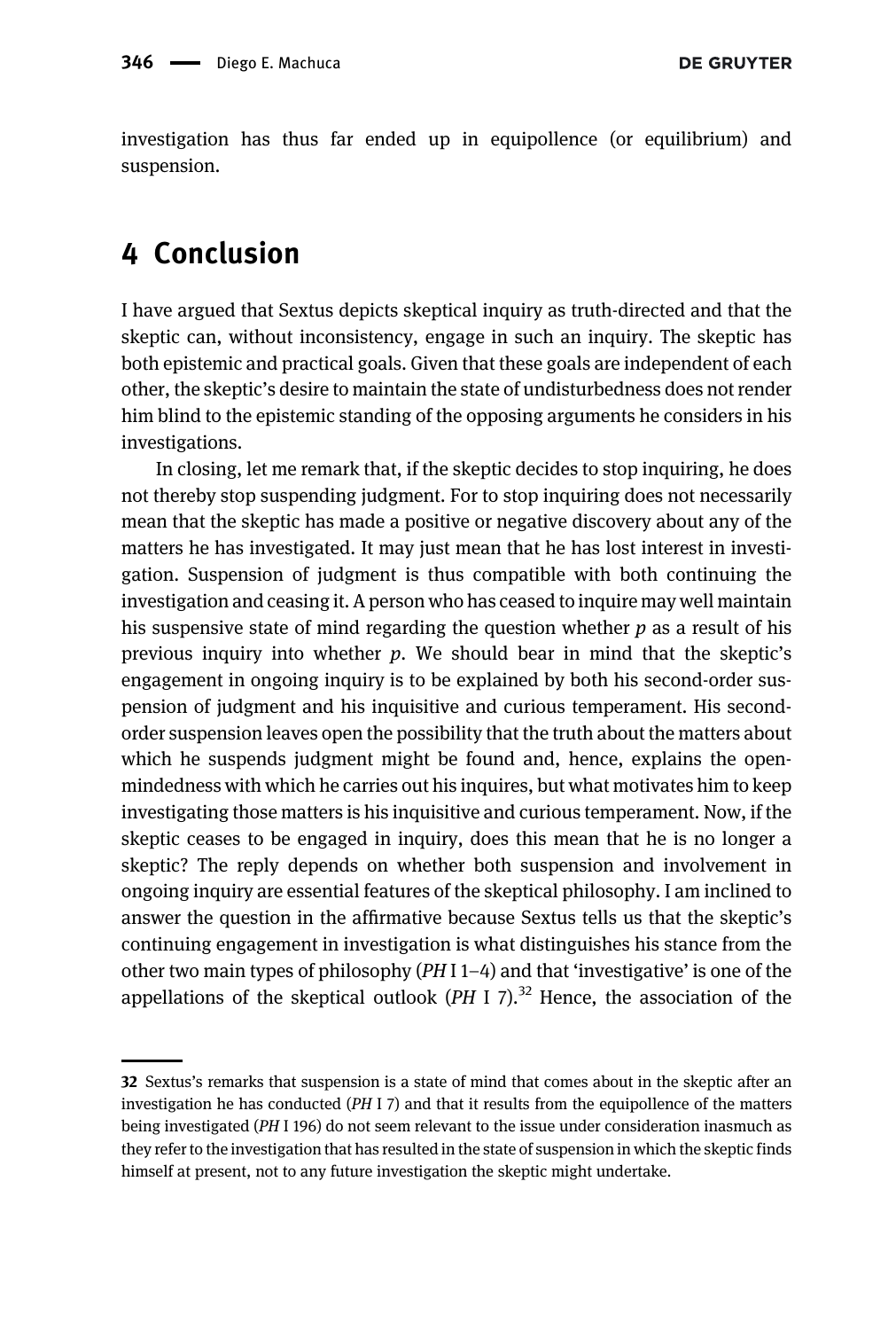skeptical stance with the activity of inquiry or investigation referred to at the beginning of this article seems to be a fundamental one.<sup>33</sup>

## References

- <span id="page-26-9"></span><span id="page-26-4"></span>Annas, J., and J. Barnes. 1985. The Modes of Scepticism. Cambridge: Cambridge University Press.
- Annas, J., and J. Barnes. 2000. Sextus Empiricus: Outlines of Scepticism, 2nd ed. Cambridge: Cambridge University Press.
- <span id="page-26-13"></span>Aubenque, P. 1985. "Scepticisme et vérité: sur les limites d'une réfutation philosophique du scepticisme." Diogène 132: 100-10.
- <span id="page-26-12"></span>Barnes, J. 1990. The Toils of Scepticism. Cambridge: Cambridge University Press.
- <span id="page-26-10"></span>Barnes, I. 2000. "Introduction." In Sextus Empiricus: Outlines of Scepticism, edited by I. Annas, and J. Barnes, xi–xxxi. Cambridge: Cambridge University Press.
- <span id="page-26-7"></span>Barnes, J. 2007. "Sextan Pyrrhonism." In Maieusis: Essays on Ancient Philosophy in Honour of Myles Burnyeat, edited by D. Scott, 322–34. Oxford: Oxford University Press, [https://doi.](https://doi.org/10.1093/acprof:oso/9780199289974.003.0016) [org/10.1093/acprof:oso/9780199289974.003.0016.](https://doi.org/10.1093/acprof:oso/9780199289974.003.0016)
- <span id="page-26-15"></span><span id="page-26-5"></span>Bett, R. 2005. Sextus Empiricus: Against the Logicians. Cambridge: Cambridge University Press.
- Bett, R. 2010. "Scepticism and Ethics." In The Cambridge Companion to Ancient Scepticism, edited by R. Bett, 181–94. Cambridge: Cambridge University Press, [https://doi.org/10.1017/](https://doi.org/10.1017/ccol9780521874762.010) [ccol9780521874762.010.](https://doi.org/10.1017/ccol9780521874762.010)
- <span id="page-26-14"></span>Bett, R. 2013. "The Pyrrhonist's Dilemma: What to Write if You Have Nothing to Say." In Argument und Literarischer Form in antiker Philosophie, edited by M. Erler, and J. E.Hessler, 389–410. Berlin: De Gruyter,<https://doi.org/10.1515/9783110338942.389>.
- <span id="page-26-6"></span>Bett, R. 2018. Sextus Empiricus: Against Those in the Disciplines. Oxford: Oxford University Press.
- <span id="page-26-16"></span>Bett, R. 2020. "What is Ataraxia Like, and Why Do Some Schools, but Not Others, Aim for it?" Sképsis 11 (20): 1-19.
- <span id="page-26-3"></span>Blank, D. 1998. Sextus Empiricus: Against the Grammarians (Adversus Mathematicos I). Oxford: Clarendon Press.
- <span id="page-26-11"></span>Brunschwig, J. 1995. "La formule ὄσον ἐπὶ τῷ λόγῳ chez Sextus Empiricus." In Id., Études sur les philosophies hellénistiques, 321-41. Paris: Presses Universitaires de France.
- <span id="page-26-0"></span>Bury, R. G. 1933. Sextus Empiricus: Outlines of Pyrrhonism. Cambridge, MA: Harvard University Press.
- <span id="page-26-1"></span>Bury, R. G. 1935. Sextus Empiricus: Against the Logicians. Cambridge, MA: Harvard University Press.
- <span id="page-26-2"></span>Bury, R. G. 1949. Sextus Empiricus: Against the Professors. Cambridge, MA: Harvard University Press.
- <span id="page-26-8"></span>Cavini, W. 1981. "Sesto Empirico e la logica dell'apparenza." In Lo scetticismo antico, Vol. 2, edited by G. Giannantoni, 533–47. Napoli: Bibliopolis.

<sup>33</sup> I am grateful to an anonymous referee for *Elenchos* for insightful objections, and to Maria Cristina Dalfino for her editorial work. A distant ancestor of this article was presented at the Universidade Federal do Paraná in August 2010, and at the Center for Hellenic Studies (Harvard University) in October 2011.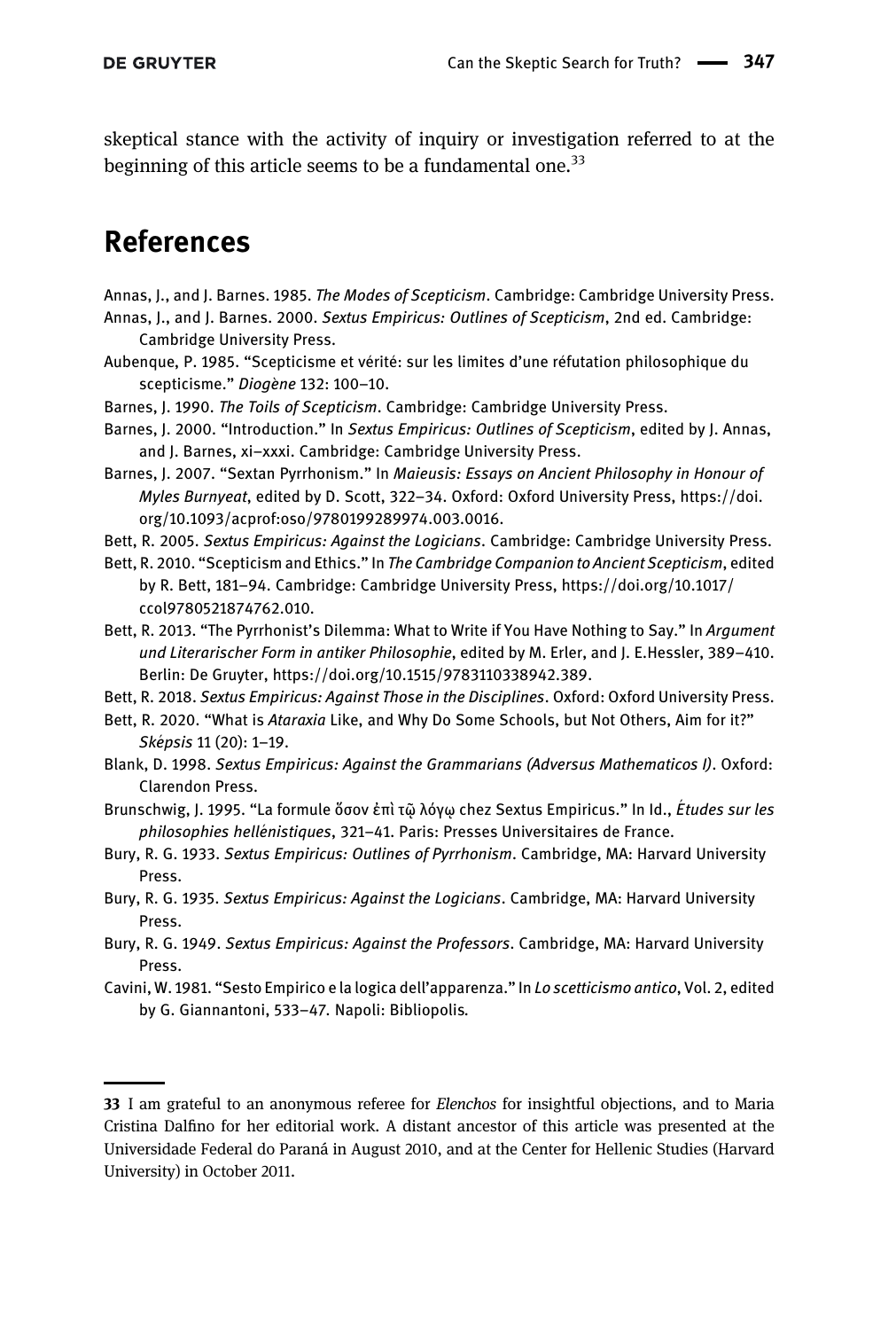- <span id="page-27-14"></span>Couloubaritsis, L. 1990. "La problématique sceptique d'un impensé: ἡ σκέψις." In Le scepticisme antique: perspectives historiques et systématiques (Cahiers de la Revue de Théologie et de Philosophie, 15), edited by A.-J. Voelke, 9-28. Génève-Lausanne-Neuchâtel.
- <span id="page-27-21"></span>Everson, S. 1991. "The Objective Appearance of Pyrrhonism." In Companion to Ancient Thought, II: Psychology, edited by S. Everson, 121–47. Cambridge: Cambridge University Press.
- <span id="page-27-4"></span>Grgić, F. 2006. "Sextus Empiricus on the Goal of Skepticism." Ancient Philosophy 26: 141–60.
- <span id="page-27-5"></span>Grgić, F. 2008. "Sextus Empiricus on the Possibility of Inquiry." Pacific Philosophical Quarterly 89: 436–59.
- <span id="page-27-6"></span>Grgić, F. 2014. "Investigative and Suspensive Scepticism." European Journal of Philosophy 22: 653–73.
- <span id="page-27-1"></span>Hankinson, R. (1995) 1998. The Sceptics, 2nd ed. London–New York: Routledge.

<span id="page-27-2"></span>Hankinson, R. 2020. "The Sceptial Inquirer: The Possibility and Coherence of a 'Sceptical Method'." History of Philosophy & Logical Analysis 23 (1): 74–99.

- <span id="page-27-3"></span>Harte, V., and M. Lane. 1999. "Pyrrhonism and Protagoreanism: Catching Sextus Out?" Logical Analysis and the History of Philosophy 2: 157–72.
- <span id="page-27-13"></span>Hiley, D. 1987. "The Deep Challenge of Pyrrhonian Skepticism." Journal of the History of Philosophy 25: 185–213.

<span id="page-27-9"></span><span id="page-27-7"></span>Janáček, K. 1972. Sextus Empiricus' Sceptical Methods. Praha: Universita Karlova.

- Laurent, J. 1993. "La notion d'« esquisse » selon Sextus Empiricus." Revue Philosophique de la France et de l'Étranger 183 (4): 649-59.
- <span id="page-27-15"></span>Loeb, L. 1998. "Sextus, Descartes, Hume, and Peirce: On Securing Settled Doxastic States." Noûs 32 (2): 205–30.
- <span id="page-27-17"></span>Machuca, D. 2006. "The Pyrrhonist's ἀταραξία and φιλανθρωπία." Ancient Philosophy 26 (1): 111–39.
- <span id="page-27-11"></span>Machuca, D. 2011a. "The Pyrrhonian Argument from Possible Disagreement." Archiv für Geschichte der Philosophie 93 (2): 148–61.
- <span id="page-27-23"></span>Machuca, D. 2011b. "Ancient Skepticism: Pyrrhonism." Philosophy Compass 6 (4): 246–58.
- <span id="page-27-24"></span>Machuca, D. 2013. "Pyrrhonism, Inquiry, and Rationality." Elenchos 34 (1): 201–28.
- <span id="page-27-12"></span>Machuca, D. 2015. "Agrippan Pyrrhonism and the Challenge of Disagreement." Journal of Philosophical Research 40: 23–39.
- <span id="page-27-22"></span>Machuca, D. 2019a. "Sources of Doxastic Disturbance in Sextus Empiricus." Oxford Studies in Ancient Philosophy 56: 193–214.
- <span id="page-27-25"></span>Machuca, D. 2019b. "Pyrrhonian Argumentation: Therapy, Dialectic, and Inquiry." Apeiron 52 (2): 199–221.
- <span id="page-27-19"></span>Machuca, D. 2020. "Sextus on Ataraxia Revisited." Ancient Philosophy 40 (2): 435–52.
- <span id="page-27-10"></span>Marchand, S. 2010. "Le sceptique cherche-t-il vraiment la vérité?" Revue de Métaphysique et de Morale 65: 125–41.
- <span id="page-27-16"></span>Marchand, S. 2019. "Méthode et savoir critiques dans le néo-pyrrhonisme." In L'Esprit critique dans l'Antiquité, I: Critique et licence dans la Grèce antique, edited by B. Colette-Dučić, M.-A. Gavray, and et J.-M. Narbonne, 259–81. Paris: Les Belles Lettres.
- <span id="page-27-0"></span>Mates, B. 1996. The Skeptic Way: Sextus Empiricus's Outlines of Pyrrhonism. New York: Oxford University Press.
- <span id="page-27-20"></span>McPherran, M. 1989. "Ataraxia and Eudaimonia in Ancient Pyrrhonism: Is the Skeptic Really Happy?" Proceedings of the Boston Area Colloquium in Ancient Philosophy 5: 135–71.
- <span id="page-27-8"></span>Palmer, J. 2000. "Skeptical Investigation." Ancient Philosophy 20: 351–75.
- <span id="page-27-18"></span>Perin, C. 2006. "Pyrrhonian Scepticism and the Search for Truth." Oxford Studies in Ancient Philosophy 30: 337–60.